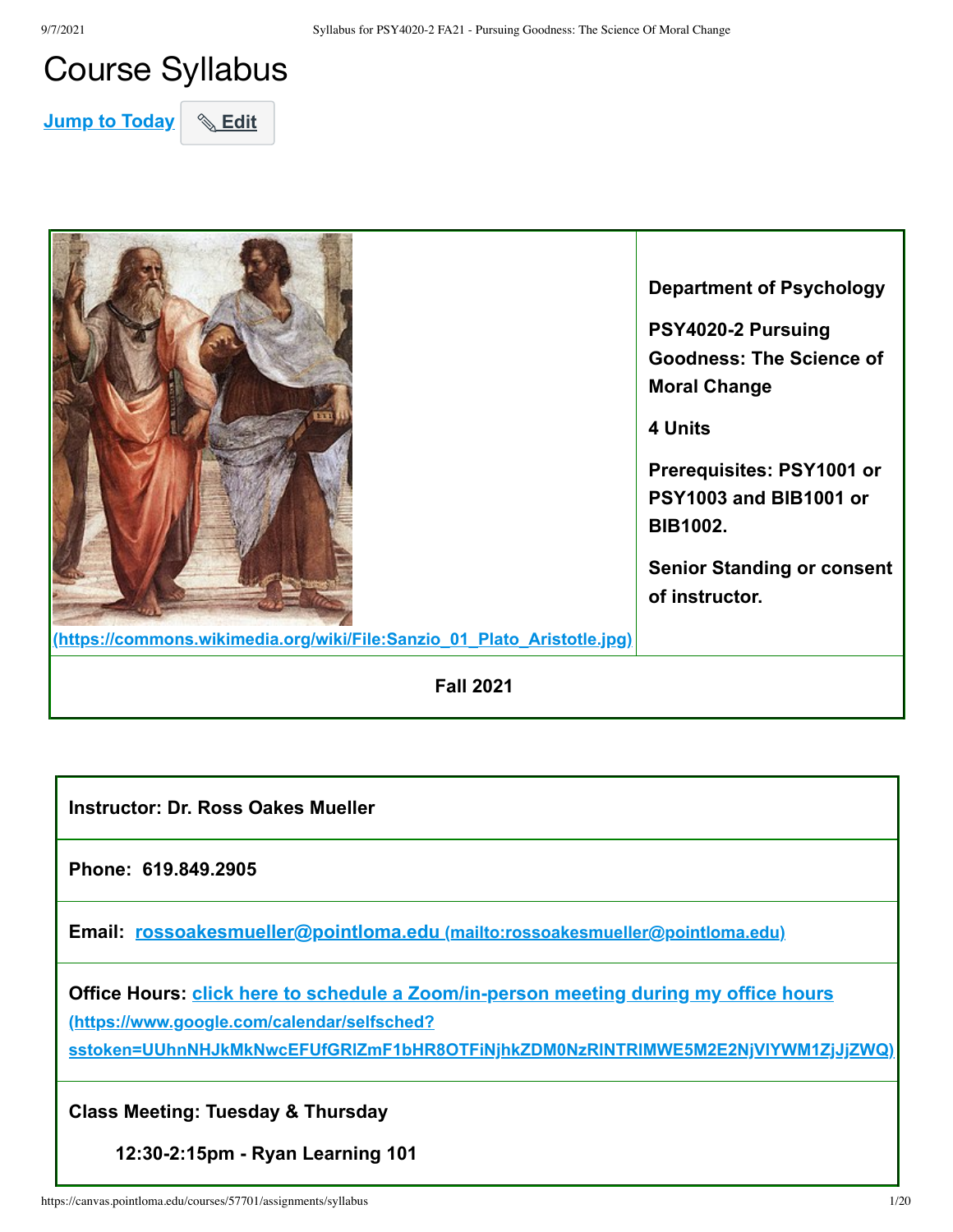#### **PLNU Mission**

#### **To Teach ~ To Shape ~ To Send**

Point Loma Nazarene University exists to provide higher education in a vital Christian community where minds are engaged and challenged, character is modeled and formed, and service is an expression of faith. Being of Wesleyan heritage, we strive to be a learning community where grace is foundational, truth is pursued, and holiness is a way of life.

#### **COURSE DESCRIPTION**

This course surveys some of the latest findings in positive and moral psychology that concern how we live a good life in the world with others. It addresses three perennial questions about psychological and relational well-being: What makes a "good life" *good*? How do persons "change" for *good?* And: What makes a "good relationship" *good*? It examines theory and research in two rapidly expanding psychological literatures: the science of a flourishing life, the science of love and virtue, and the practical neuroscience of moral change. Students will participate in experimental exercises that this new science suggests will enhance our motivation and capacity for moral goodness. Beyond that, the class is designed to provide you with the opportunity to actually practice some of the habits that can induce character growth.

#### **COURSE LEARNING OUTCOMES**

Students will be able to...

- 1. Summarize various models of well-being that vie for attention in popular and religious culture.
- 2. Describe key ingredients of a meaningful life as discussed in contemporary positive and moral psychology.
- 3. Describe some of the principles and practices of character change as offered in contemporary psychology.
- 4. Describe four essential virtues that facilitate mature love as understood in the new science of love and virtue.
- 5. Describe the meaning of moral maturity in light of the Judeo-Christian concept of love, especially as envisioned in the Wesleyan theological tradition.

#### **REQUIRED TEXTS AND RECOMMENDED STUDY RESOURCES**

#### *Primary Texts*

- Haidt, J. (2006) The Happiness Hypothesis. New York: Basic Books
- Lewis, T. , Amini, F,. & Lannon, R. (2007). A General Theory of Love. New York: Vintage

### *Required Supplemental Articles*

*Oakes Mueller, Ross. (2021). PSY4020* Pursuing Goodness: The Science of Moral Change. **Cognella Custom Prints [\(https://store.cognella.com/23769\)](https://store.cognella.com/23769)**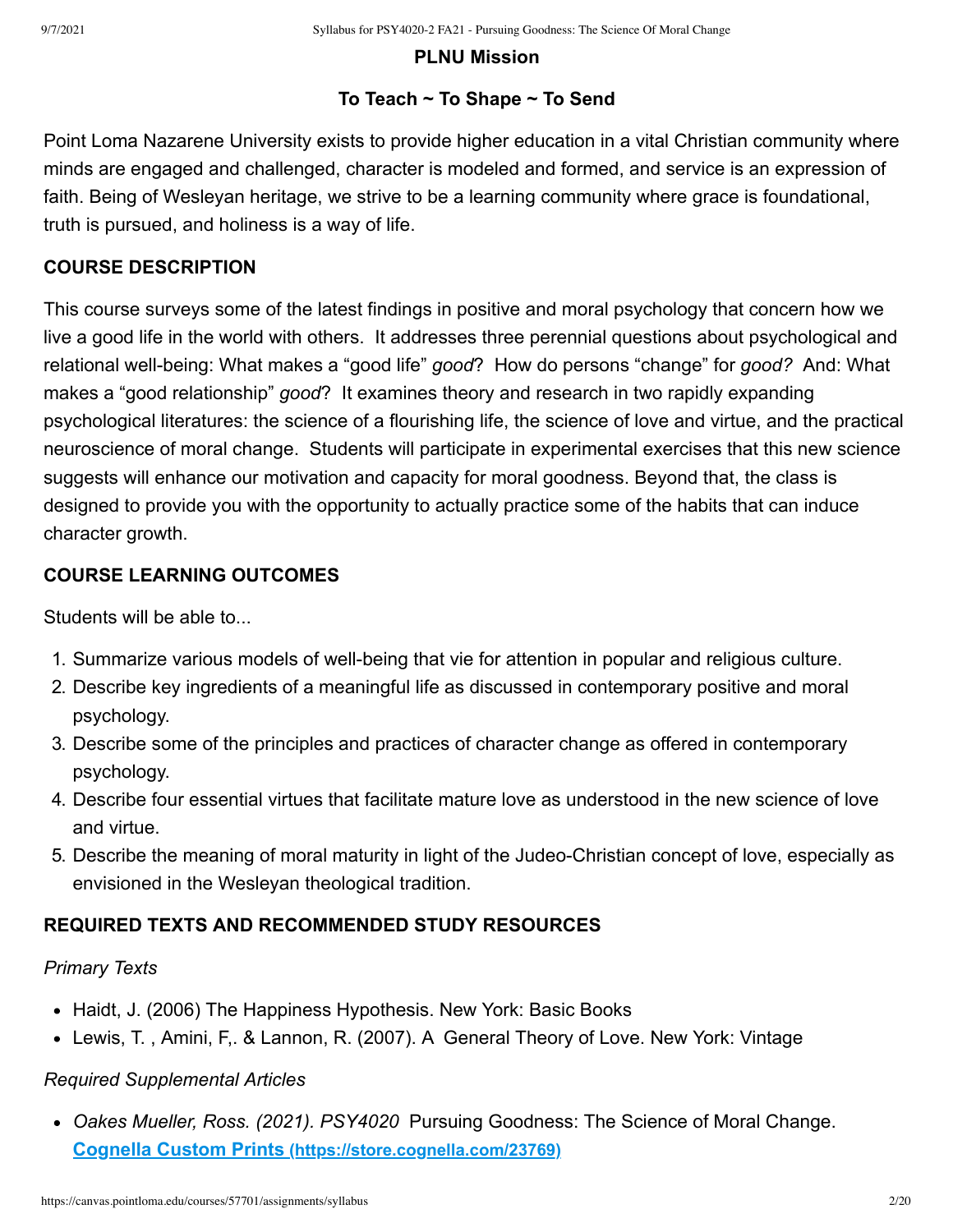# **COURSE CREDIT HOUR INFORMATION**

In the interest of providing sufficient time to accomplish the stated Course Learning Outcomes, this class meets the PLNU credit hour policy for a 4 unit class delivered over five weeks. (Based on 37.5 hours of student engagement per credit hour.)

| Category                                           | <b>Time Expectation in Hours</b> |
|----------------------------------------------------|----------------------------------|
| Class Meetings via (in-person)                     | 53                               |
| <b>Reading Assignments</b>                         | 53                               |
| Good Life Papers                                   | 20                               |
| <b>Other Assignments &amp; Learning Activities</b> | 20                               |
| Surveys                                            |                                  |
| <b>Total Hours</b>                                 | 150                              |

#### **Distribution of Student Learning Hours**

#### **ASSESSMENT AND GRADING**

Student grades will be posted in the Canvas grade book no later than midnight on Tuesday of each week beginning in Week Two of this course. It is important to read the comments posted in the grade book as these comments are intended to help students improve their work. Final grades will be posted within one week of the end of the class. Grades will be based on the following:

**Pre-Class Questions:** Before each class I will ask you questions, either about the reading or about your own thoughts and experiences. These are questions that we will discuss in class. To get full credit for answering the questions, by midnight on the night before each class, you should type your responses to my questions in the text box at the bottom of each "Questions Before Class" assignment. I also ask you to pose one "Good" question to me in each assignment. This will help me to direct our class time together. **Pre-Class Questions will be 7.5% of your overall grade.**

**Homework Assignments:** At multiple points throughout the session, you will be asked to either read, watch, or listen to a piece of media, and then to relate it to the readings you have completed for the course. Your lowest homework score will be dropped. **Homework will be 10% of your overall grade.** 

**Vocation Assignment:** This is a two part assignment that includes a Vocation Paper and a Vital Engagement in a Vocation Video. **The Vocation Assignment will be 10% of your overall grade.** 

- **Vocational Paper {5%}**: 3 to 4 Page (double spaced) paper. The purpose of the paper is to reflect on your vocational plans after you graduate from PLNU. Discuss the following in your paper:
	- What are your career goals? Where do you see yourself in 5 years? In 10 years?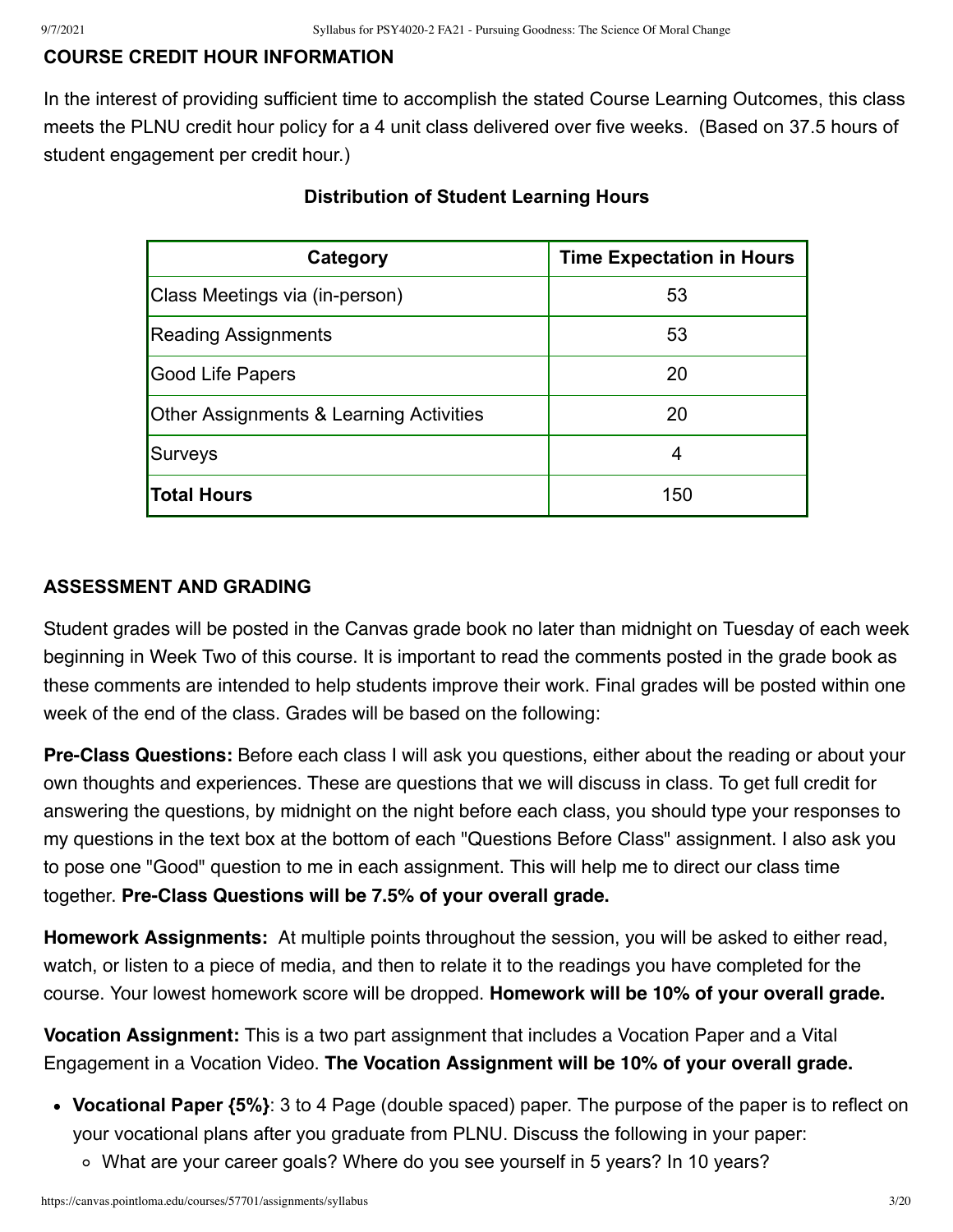- Choose one career to focus on.
- ∘ Does this career require attending Graduate School? If so, what type of program are you considering? And why?
- With the career you are choosing, what is the process to obtain a job in that field? What is the typical salary based on your expected education level?
- **Vital Engagement in a Vocation Video {5%}**: Using the assigned readings (Happiness Hypothesis, Ch. 10), readings available online ("Stop trying to 'find meaningful work (and create it instead)"; and "A Deceptively Simple Way to Find More Happiness at Work") and the podcast ("The Perils of Following your Career Passion"), record a two-minute long video answering the following question: **What is one or more ways that you will create or maximize vital engagement in your chosen career path?**

**The "Good Life" Paper:** Mid-way through the course you will write a two-part "Good Life" Paper (your Senior Capstone Project). Although more details are available on the Assignment page and in our inclass discussions, the paper will involve describing, critiquing, and applying the theories of the "good life" that we will be discussing during the first half of the class. **The Good Life Paper will be 35% of your overall grade {15% for Part I; 20% for Part II}.**

**Attendance and Participation:** Attendance and participation in class sessions is required (see absence policy). **Attendance and Participation will be 7.5% of your overall grade.**

**Final Exam:** The Final Exam is based on the material covered during the second half of the class. Although more details are available on the Final Exam Assignment Page, the exam itself will involve the description and application of at least one "capacity of mind" and at least one "capacity of heart," as they relate to the construct of Generative Care. **The Final Exam will be 25% of your overall grade.**

**Good Life Survey, or alternate assignments:** At four points throughout the semester you will be asked to answer survey questions about your thoughts, experiences, and relationships. The purposes of this survey are twofold: 1) for you to track your own growth with respect to the concepts discussed in class, and 2) for me to evaluate how well the course serves to promote your growth. At the end of the semester, my hope is to give you access to the results of your surveys so that you can better understand how you have grown, and what areas to continue focusing on after the class ends. My hope is to also use this information to help me revise the class for future years. If you do complete the survey, **you have the option of either allowing me to use your responses** to see how the class performed as a whole (you would never be identified by name), **or you can choose to have your responses removed** from the bigger set of data (you would still receive the same feedback on your growth). **However, you are not required to complete these surveys. If you choose NOT to complete the survey, you can instead complete a two page reading response for each survey (for a total of four reading responses throughout the semester)**. If you choose this option, still click on the link to the survey, but indicate on the survey that you are choosing NOT to answer the questions, and you will be taken to the end of the survey. **The four surveys (or alternate assignments) will be worth a total of 5% of your overall grade.**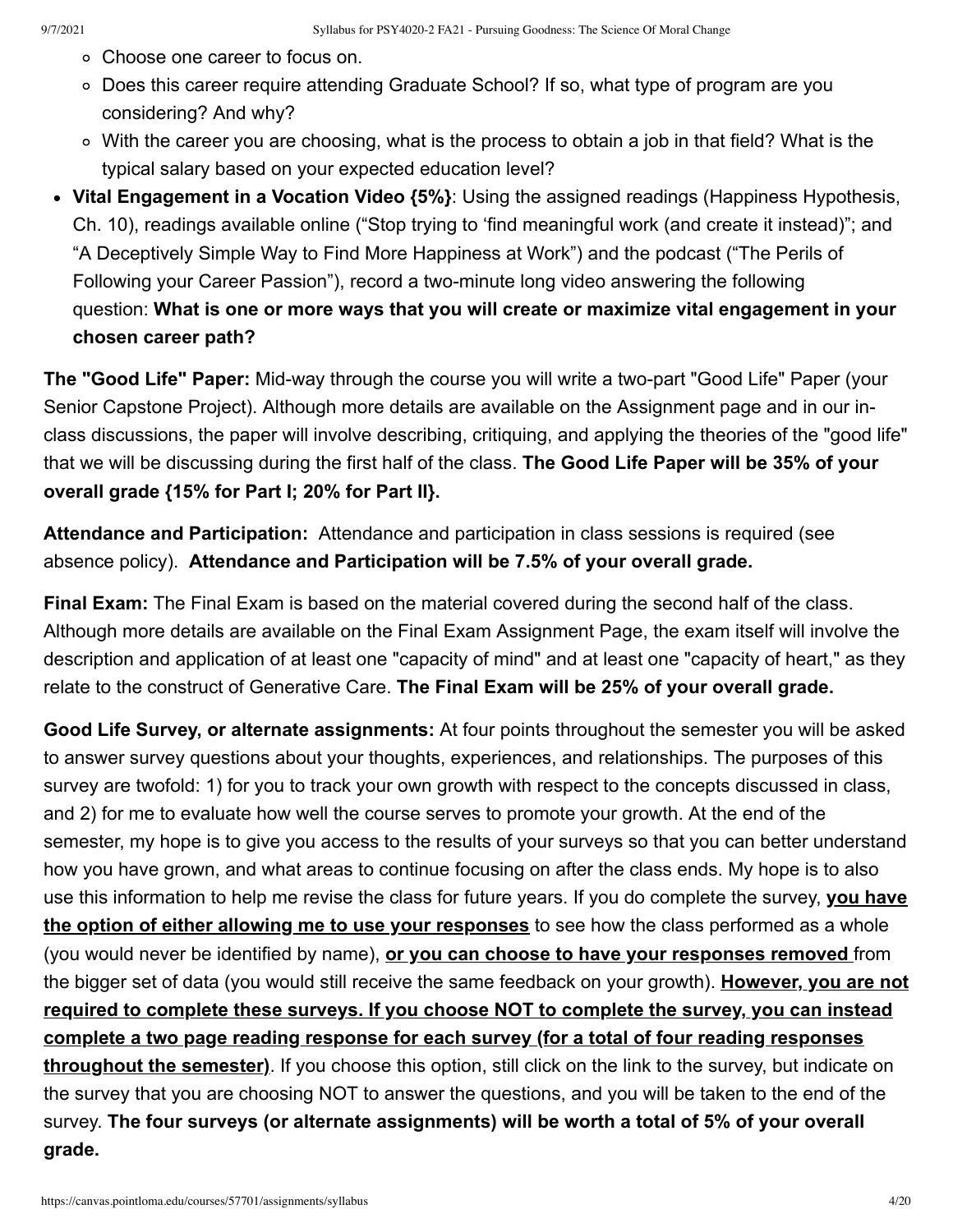#### **STATE AUTHORIZATION**

State authorization is a formal determination by a state that Point Loma Nazarene University is approved to conduct activities regulated by that state. In certain states outside California, Point Loma Nazarene University is not authorized to enroll online (distance education) students. If a student moves to another state after admission to the program and/or enrollment in an online course, continuation within the program and/or course will depend on whether Point Loma Nazarene University is authorized to offer distance education courses in that state. It is the student's responsibility to notify the institution of any change in his or her physical location. Refer to the map on **State Authorization [\(https://www.pointloma.edu/offices/office-institutional-effectiveness-research/disclosures\)](https://www.pointloma.edu/offices/office-institutional-effectiveness-research/disclosures)** to view which states allow online (distance education) outside of California.

#### **INCOMPLETES AND LATE ASSIGNMENTS**

Part of good paper-writing is effective time-management strategies. We could all write better papers if we had unlimited time to do so. However, there are certainly life situations that may prevent you from turning in your paper on time. How to balance these two conflicting issues? In order to provide you with some flexibility, and nevertheless to ensure that all of your papers are evaluated on an "even playing field," I have created a tiered grading system for late work. **If you miss a deadline to turn in a paper, for any reason, you can still turn it in with a 5% deduction per day late. For example, you will have 24 hours past the due date to turn in the paper for a 5% deduction. After that, you then have up to 24 additional hours to turn it in for a 10% deduction, etc. Canvas automatically enforces the deduction at the second it becomes due, so be sure to plan ahead to turn in your paper BEFORE the time it is due. No papers will be accepted after the date on which the professor sends grades/feedback to the class for that paper.**

#### **PLNU COPYRIGHT POLICY**

Point Loma Nazarene University, as a non-profit educational institution, is entitled by law to use materials protected by the US Copyright Act for classroom education. Any use of those materials outside the class may violate the law.

#### **PLNU ACADEMIC HONESTY POLICY**

Students should demonstrate academic honesty by doing original work and by giving appropriate credit to the ideas of others. Academic dishonesty is the act of presenting information, ideas, and/or concepts as one's own when in reality they are the results of another person's creativity and effort. A faculty member who believes a situation involving academic dishonesty has been detected may assign a failing grade for that assignment or examination, or, depending on the seriousness of the offense, for the course. Faculty should follow and students may appeal using the procedure in the university Catalog. See **Academic Policies [\(http://catalog.pointloma.edu/content.php?catoid=18&navoid=1278\)](http://catalog.pointloma.edu/content.php?catoid=18&navoid=1278)** for definitions of kinds of academic dishonesty and for further policy information.

#### **PLNU ACADEMIC ACCOMMODATIONS POLICY**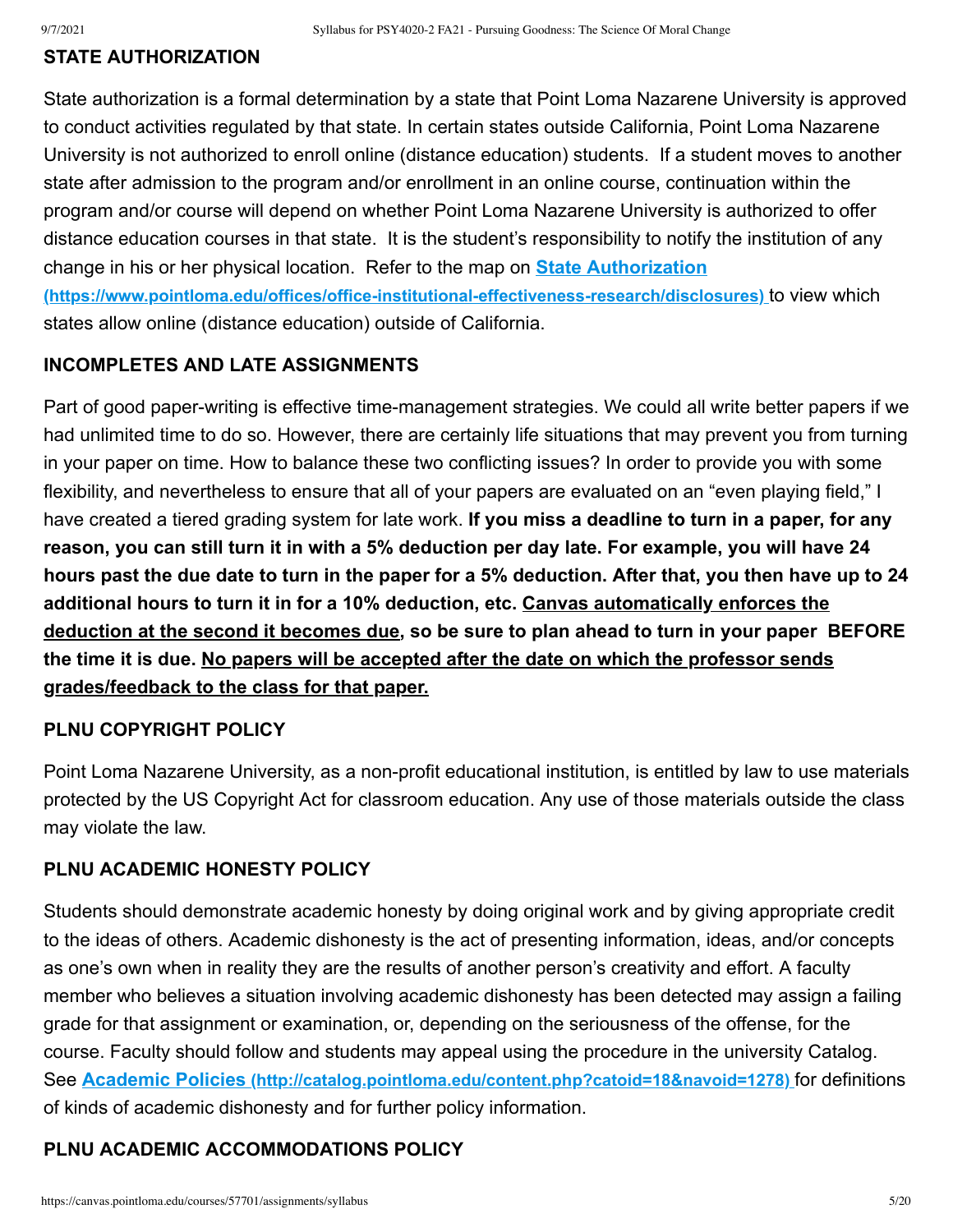#### 9/7/2021 Syllabus for PSY4020-2 FA21 - Pursuing Goodness: The Science Of Moral Change

While all students are expected to meet the minimum standards for completion of this course as established by the instructor, students with disabilities may require academic adjustments, modifications or auxiliary aids/services. At Point Loma Nazarene University (PLNU), these students are requested to register with the Disability Resource Center (DRC), located in the Bond Academic Center. (**DRC@pointloma.edu [\(mailto:DRC@pointloma.edu\)](mailto:DRC@pointloma.edu)** or 619-849-2486). The DRC's policies and procedures for assisting such students in the development of an appropriate academic adjustment plan (AP) allows PLNU to comply with Section 504 of the Rehabilitation Act and the Americans with Disabilities Act. Section 504 (a) prohibits discrimination against students with special needs and guarantees all qualified students equal access to and benefits of PLNU programs and activities. After the student files the required documentation, the DRC, in conjunction with the student, will develop an AP to meet that student's specific learning needs. The DRC will thereafter email the student's AP to all faculty who teach courses in which the student is enrolled each semester. The AP must be implemented in all such courses.

If students do not wish to avail themselves of some or all of the elements of their AP in a particular course, it is the responsibility of those students to notify their professor in that course. PLNU highly recommends that DRC students speak with their professors during the first two weeks of each semester about the applicability of their AP in that particular course and/or if they do not desire to take advantage of some or all of the elements of their AP in that course.

#### **PLNU ATTENDANCE AND PARTICIPATION POLICY**

Please come to class. When you are not present and participating, the class dynamic changes. More than that, this course is based on the research finding that much of who we are and what we do is habitual, ingrained by habit. Indeed, much of what we will do in class involves learning and practicing these habits. As such, the in-class exercises constitute a critical component of your learning in this class. That is why the PLNU attendance policy will be strictly followed. This attendance policy is specified in the University Catalog. Please note the following key points and elaborations of the attendance policy.

PLNU Attendance and Participation Policy: "Regular and punctual attendance at all synchronous class sessions is considered essential to optimum academic achievement. If the student is absent for more than 10 percent of class

sessions (virtual or face-to-face), the faculty member will issue a written warning of de-enrollment. If the absences exceed 20 percent, the student may be de-enrolled without notice until the university drop date or, after that date, receive the appropriate grade for their work and participation. In some courses, a portion of the credit hour content will be delivered asynchronously and attendance will be determined by [submitting the assignments by the posted due dates. See](https://catalog.pointloma.edu/index.php?catoid=46) **Academic Policies**

**(https://catalog.pointloma.edu/index.php?catoid=46)** in the Undergraduate Academic Catalog. If absences exceed these limits but are due to university excused health issues, an exception will be granted."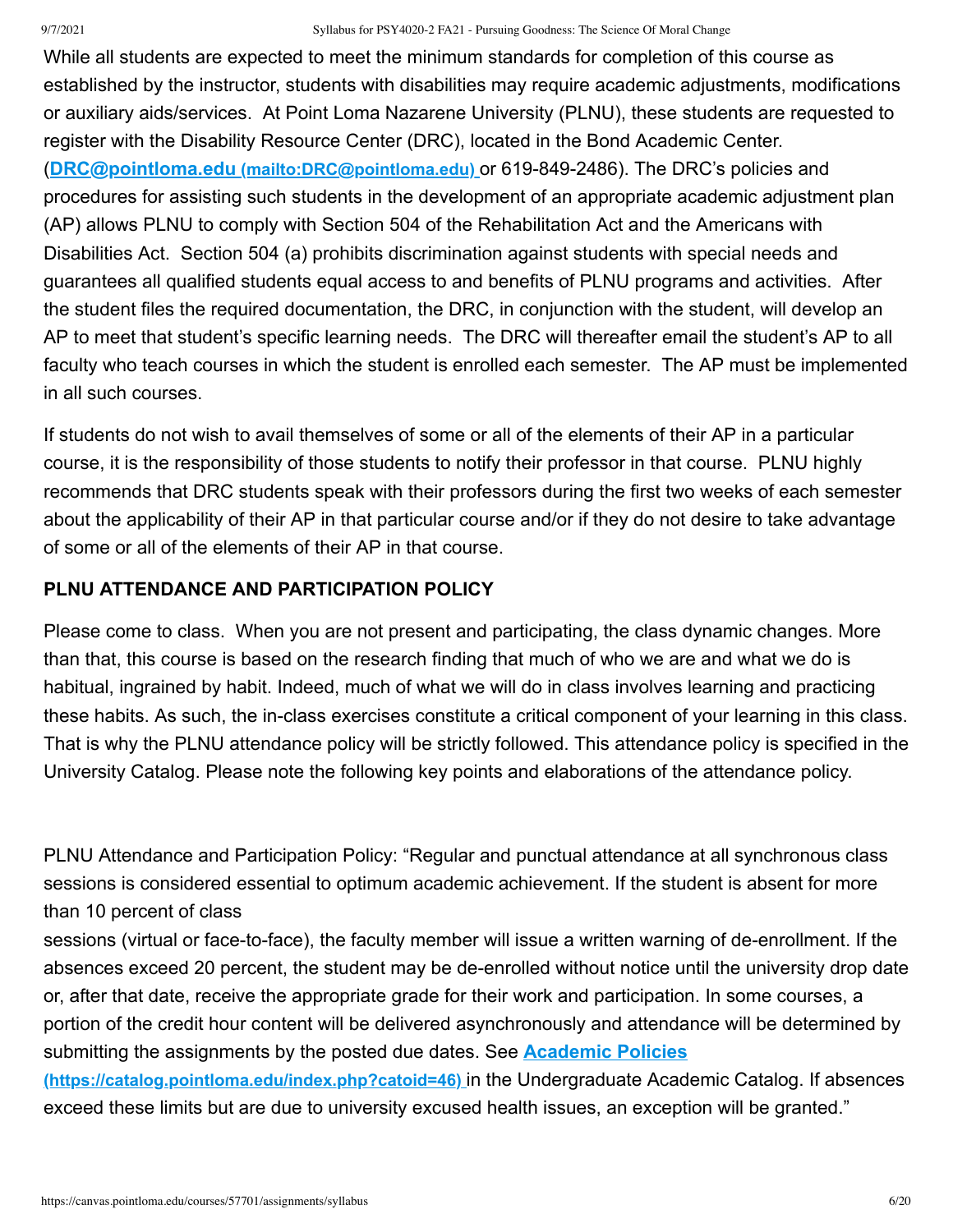"There are no allowed or excused absences except when absences are necessitated by certain University-sponsored activities and are approved in writing by the Provost."

University-sponsored activities that are approved in writing by the Provost usually are for NCAA events for student athletes and occasionally field trips for other PLNU courses

# **When you are absent in this class three times** (for any cause), a **Notice of Deenrollment** will be sent to the Vice Provost for Academic Administration. Your **fourth absence will result in deenrollment**.

Save your absences for situations that are outside of your control. Do not consider your allowable absences as the number of times that you can miss class without being deenrolled. If you become ill after you used your allowable absences you will be deenrolled from the course.

If you need to miss a test for any reason, you will need to notify the professor prior to the examination for consideration to be administered a make-up test (if you fail to do so you may receive a 0% on the test). If a make-up test is administered there will be a 10% penalty (unless the absence is associated with a University-sponsored activity that is approved in writing by the Academic Provost)

Some of the best learning opportunities occur during in-class discussions. Participating in these discussions can be immensely valuable to your learning. To acknowledge this importance, I will give some weight in your final grade to your classroom participation. In the event a student's final grade is within one percentage point of the next highest grade, classroom participation will be considered in assigning the final grade.

### **SPIRITUAL CARE**

Please be aware PLNU strives to be a place where you grow as whole persons. To this end, we provide resources for our students to encounter God and grow in their Christian faith. If students have questions, a desire to meet with the chaplain or have prayer requests you can contact the **Office of Spiritual Development [\(https://www.pointloma.edu/offices/spiritual-development\)](https://www.pointloma.edu/offices/spiritual-development)**

# **USE OF TECHNOLOGY**

In order to be successful in the online environment, you'll need to meet the minimum technology and system requirements; please refer to the *[Technology and System Requirements](https://canvas.pointloma.edu/courses/51315/pages/technology-and-system-requirements)* information.

Problems with technology do not relieve you of the responsibility of participating, turning in your assignments, or completing your class work.

# **COURSE SCHEDULE AND ASSIGNMENTS AT-A-GLANCE**

The table below lists our assignments and their due dates. Click on any assignment to review it (once it is "unlocked").

# Course Summary: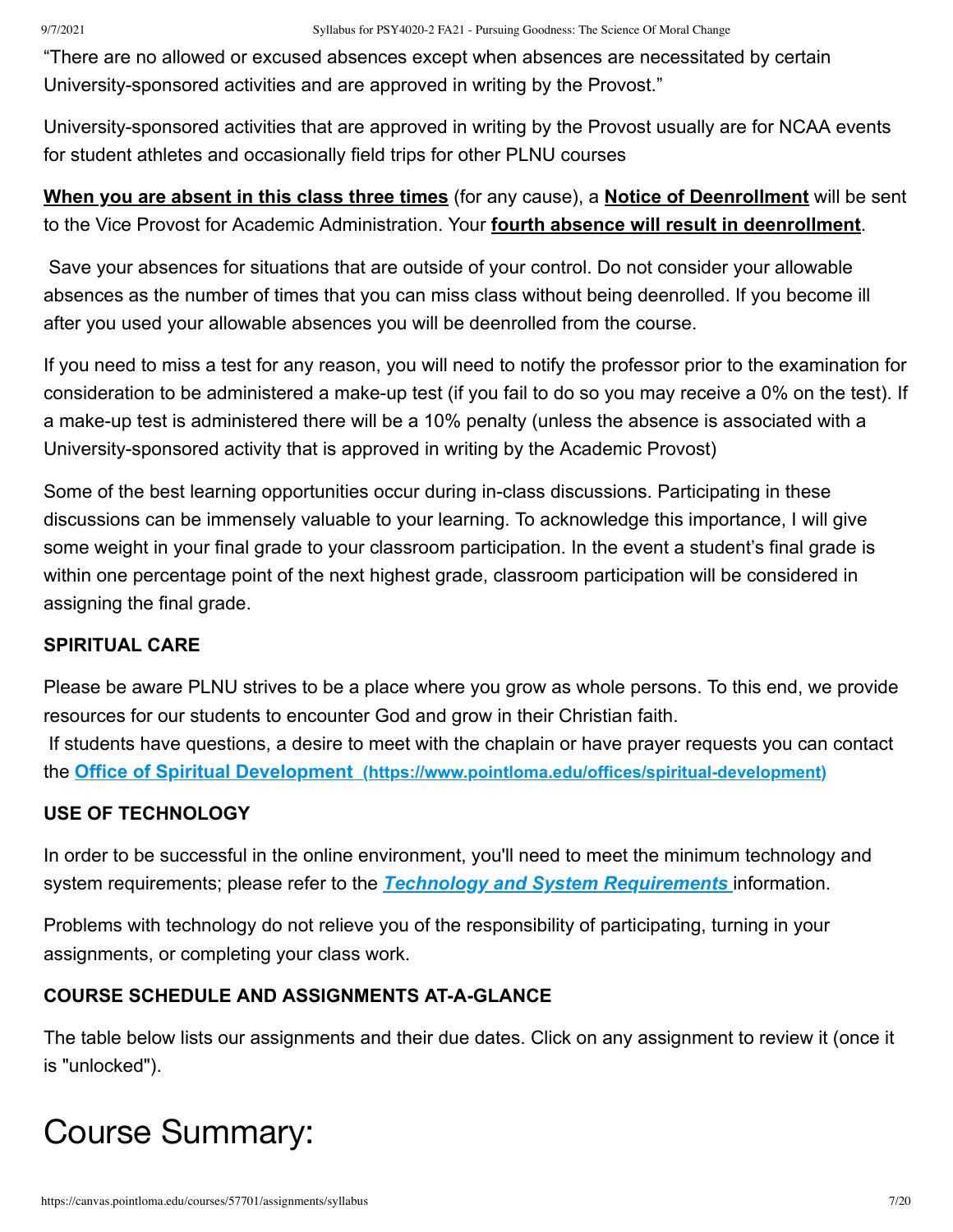| <b>Date</b>     | <b>Details</b>                                                                                                                                                                 | <b>Due</b>     |
|-----------------|--------------------------------------------------------------------------------------------------------------------------------------------------------------------------------|----------------|
| Wed Sep 1, 2021 | <b>B</b> WK1 Watch Lectures/Videos<br>for Class 1 - Welcome to a Course<br>for the Rest of your Life<br><u>(https://canvas.pointloma.edu/courses/57701/assignments/688470)</u> | due by 11:59pm |
|                 | <b>B</b> WK 1   Questions before Class<br>(https://canvas.pointloma.edu/courses/57701/assignments/688413)                                                                      | due by 11:59pm |
| Thu Sep 2, 2021 | <b>Participation - Thursday</b><br>(https://canvas.pointloma.edu/courses/57701/assignments/688412)                                                                             | due by 12:30pm |
| Sun Sep 5, 2021 | <b>WK1 Take Good Life Survey</b><br>序<br>#1<br>(https://canvas.pointloma.edu/courses/57701/assignments/688469)                                                                 | due by 11:59pm |
|                 | <b>E</b> WK2   Required Reading for<br><b>Tuesday Class Meeting (Class 2)</b>                                                                                                  | to do: 8pm     |
| Mon Sep 6, 2021 | <b>WK 2   Questions before Class</b><br>ぽ<br>$\overline{\mathbf{2}}$<br>(https://canvas.pointloma.edu/courses/57701/assignments/688436)                                        | due by 11:59pm |
|                 | <b>Show" and Write one-paragraph</b><br>response (using Fraterolli reading)<br>(https://canvas.pointloma.edu/courses/57701/assignments/688483)                                 | due by 11:59pm |
|                 | <b>B</b> WK2   Watch Lectures/Videos<br>for Class 2 - Life as Swimming<br><b>Pool or Quest?</b><br>(https://canvas.pointloma.edu/courses/57701/assignments/688484)             | due by 11:59pm |
| Tue Sep 7, 2021 | <b>WK 2   Attendance and</b><br><b>Participation - Tuesday</b><br>(https://canvas.pointloma.edu/courses/57701/assignments/688435)                                              | due by 12:30pm |
| Wed Sep 8, 2021 | <b>WK2   Required Reading for</b><br><b>Thursday Class Meeting (Class 3)</b>                                                                                                   | to do: 8pm     |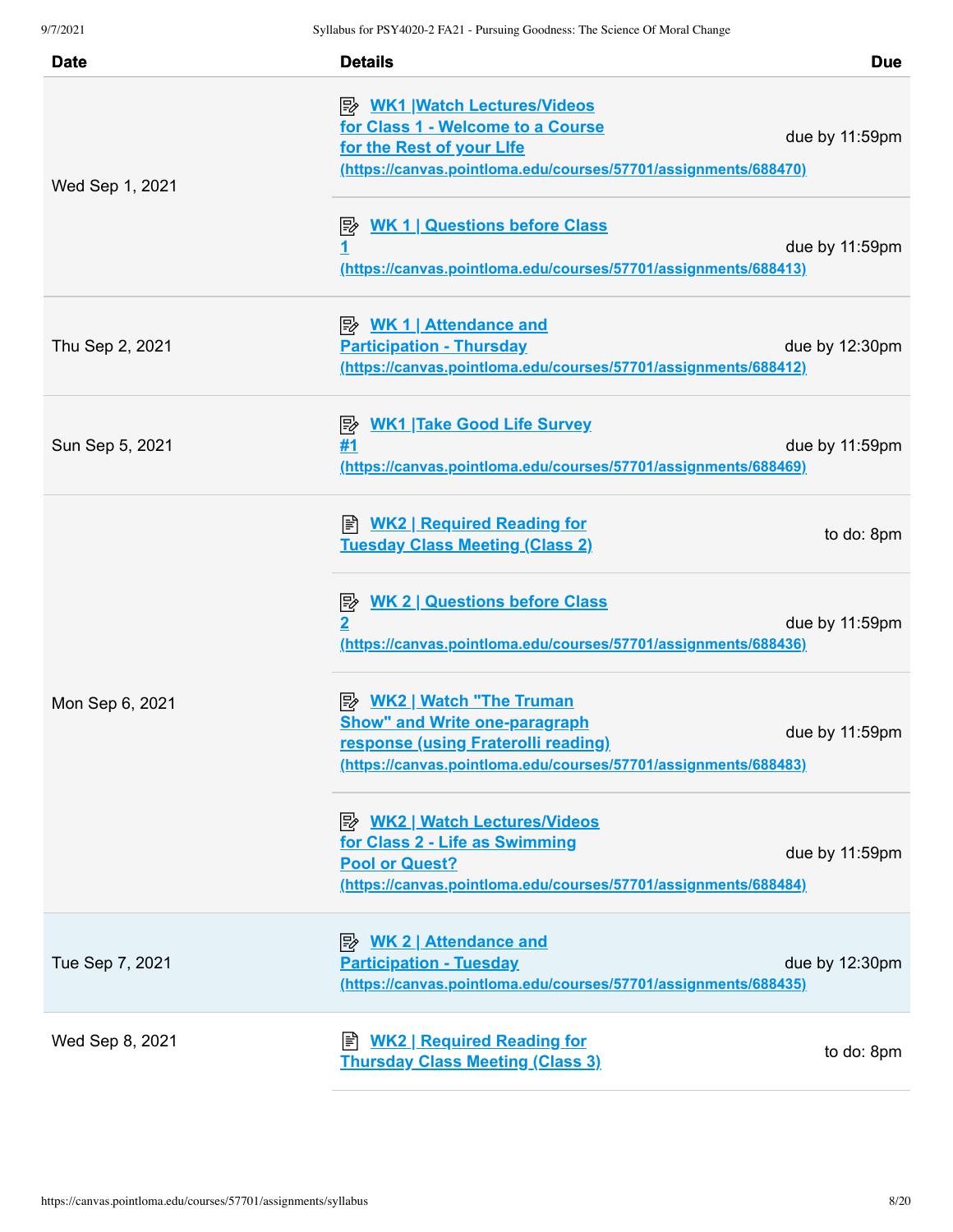| <b>Date</b>      | <b>Details</b><br><b>Due</b>                                                                                                                                                                        |
|------------------|-----------------------------------------------------------------------------------------------------------------------------------------------------------------------------------------------------|
|                  | <u>  WK2   Watch Lectures/Videos</u><br>for Class 3 - Searching for the<br>due by 11:59pm<br>"End" of Existence<br>(https://canvas.pointloma.edu/courses/57701/assignments/688485)                  |
|                  | <b>WK 2   Questions before Class</b><br> 診<br>$\overline{\mathbf{3}}$<br>due by 11:59pm<br>(https://canvas.pointloma.edu/courses/57701/assignments/688437)                                          |
| Thu Sep 9, 2021  | <b>Participation - Thursday</b><br>due by 12:30pm<br>(https://canvas.pointloma.edu/courses/57701/assignments/688434)                                                                                |
|                  | ≢ <u>WK3   Required Reading for</u><br>to do: 8pm<br><b>Tuesday Class Meeting (Class 4)</b>                                                                                                         |
|                  | <b>WK 3   Questions before Class</b><br>零<br>due by 11:59pm<br>(https://canvas.pointloma.edu/courses/57701/assignments/688440)                                                                      |
| Mon Sep 13, 2021 | <b>B</b> WK 3   Read "The Semplica<br><b>Girl Diaries" and Write a Response</b><br>due by 11:59pm<br>using Haidt Ch. 5 (Class 4)<br>(https://canvas.pointloma.edu/courses/57701/assignments/688442) |
|                  | <b>WK3   Watch Lectures/Videos</b><br>ぽん<br>for Class 4 - Five "Goods" of a<br>due by 11:59pm<br><b>Good Life</b><br>(https://canvas.pointloma.edu/courses/57701/assignments/688486)                |
| Tue Sep 14, 2021 | <u> <i>WK</i> 3   Attendance and</u><br><b>Participation - Tuesday</b><br>due by 12:30pm<br><u>(https://canvas.pointloma.edu/courses/57701/assignments/688439)</u>                                  |
| Wed Sep 15, 2021 | <b>E</b> WK3   Required Reading for<br>to do: 8:55pm<br><b>Thursday Class Meeting (Class 5)</b>                                                                                                     |
|                  | <b>B</b> WK3   Watch Lectures/Videos<br>for Class 5 - Know thy Elephant<br>due by 11:59pm<br>(Happiness)<br>(https://canvas.pointloma.edu/courses/57701/assignments/688487)                         |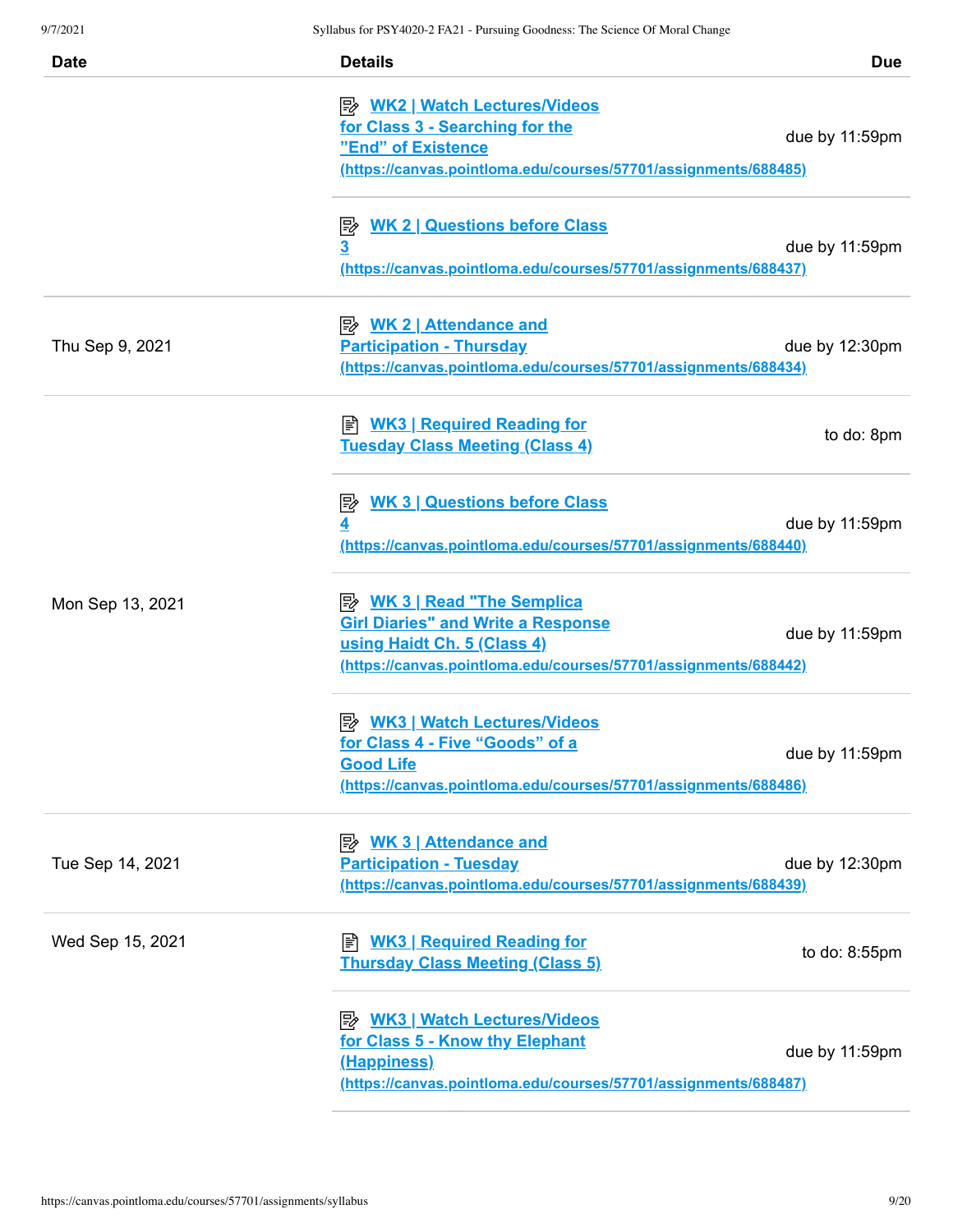| <b>Date</b>      | <b>Details</b>                                                                                                                                                         | <b>Due</b>     |
|------------------|------------------------------------------------------------------------------------------------------------------------------------------------------------------------|----------------|
|                  | <b>WK 3   Questions before Class</b><br> 診<br>5<br>(https://canvas.pointloma.edu/courses/57701/assignments/688441)                                                     | due by 11:59pm |
| Thu Sep 16, 2021 | <b>Participation - Thursday</b><br>(https://canvas.pointloma.edu/courses/57701/assignments/688438)                                                                     | due by 12:30pm |
|                  | <b>WK4   Required Reading for</b><br><b>Tuesday Class Meeting (Class 6)</b>                                                                                            | to do: 8pm     |
|                  | <b>WK 4   Questions before Class</b><br>彫<br>6<br>(https://canvas.pointloma.edu/courses/57701/assignments/688445)                                                      | due by 11:59pm |
| Mon Sep 20, 2021 | <b>B</b> WK 4   Watch Lectures/Videos<br>for Class 6 - "Good" Relationships<br>(https://canvas.pointloma.edu/courses/57701/assignments/688447)                         | due by 11:59pm |
|                  | <b>B</b> WK4   Watch "Ralph Breaks<br>the Internet" and respond using<br>Haidt Ch. 6 (Class 6)<br>(https://canvas.pointloma.edu/courses/57701/assignments/688489)      | due by 11:59pm |
| Tue Sep 21, 2021 | <u> <i>WK 4</i>   Attendance and</u><br><b>Participation - Tuesday</b><br>(https://canvas.pointloma.edu/courses/57701/assignments/688444)                              | due by 10am    |
|                  | <b>E</b> WK4   Required Reading for<br><b>Thursday Class Meeting (Class 7)</b>                                                                                         | to do: 8am     |
| Wed Sep 22, 2021 | <b>B</b> WK4   Watch Lectures/Videos<br>for Class 7 - Why We Can't<br><b>Flourish Without Arete</b><br>(https://canvas.pointloma.edu/courses/57701/assignments/688490) | due by 11:59pm |
|                  | <b>WK 4   Questions before Class</b><br>彫<br>7<br>(https://canvas.pointloma.edu/courses/57701/assignments/688446)                                                      | due by 11:59pm |
| Thu Sep 23, 2021 | <b>WK 4   Attendance and</b><br>眇<br><b>Participation - Thursday</b><br>(https://canvas.pointloma.edu/courses/57701/assignments/688443)                                | due by 10am    |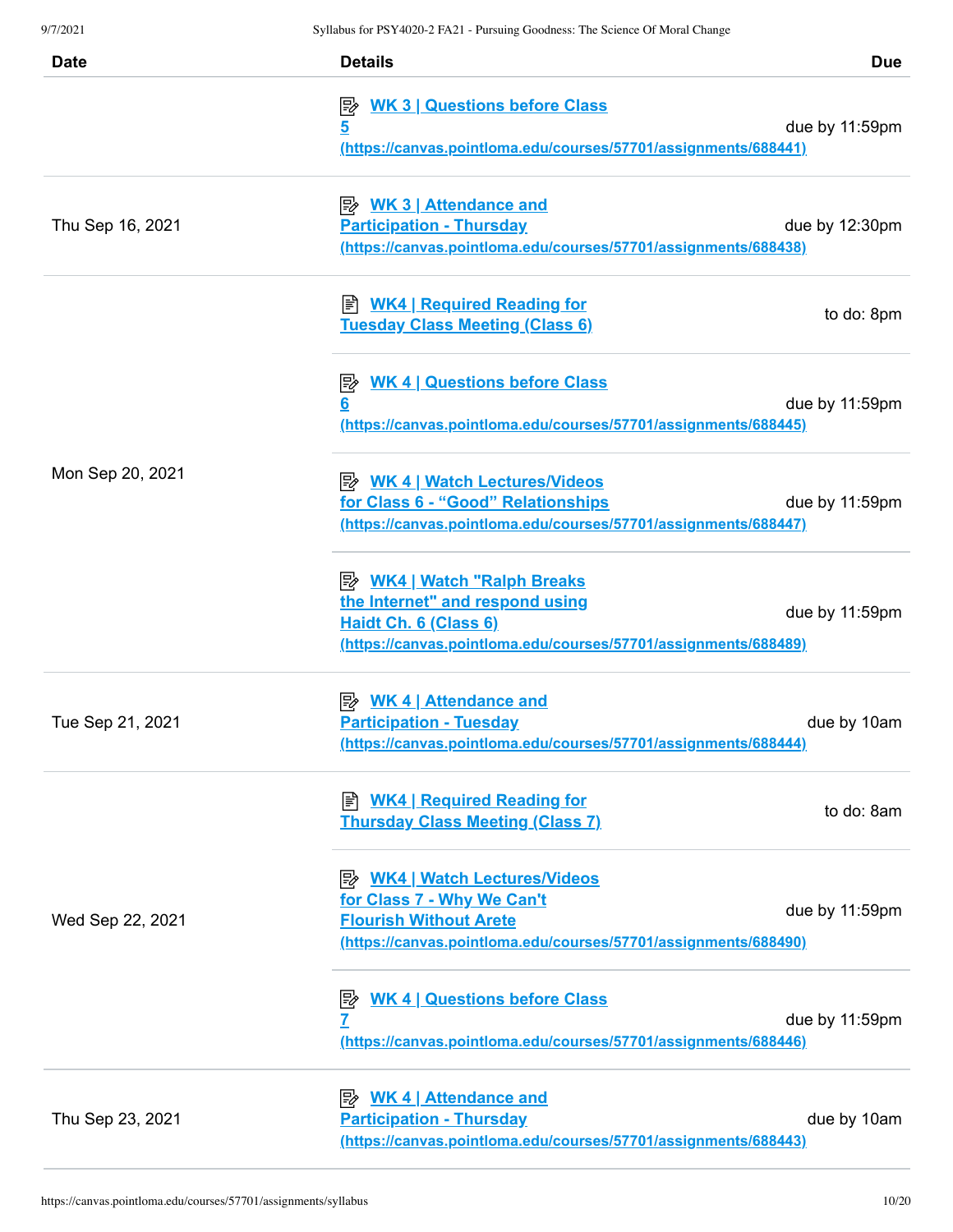| <b>Date</b>      | <b>Details</b>                                                                                                                                                        | <b>Due</b>     |
|------------------|-----------------------------------------------------------------------------------------------------------------------------------------------------------------------|----------------|
| Sun Sep 26, 2021 | <b>B</b> WK4   Vocational Paper<br>(https://canvas.pointloma.edu/courses/57701/assignments/688488                                                                     | due by 11:59pm |
|                  | ≢ <u>WK5   Required Reading for</u><br><b>Tuesday Class Meeting (Class 8)</b>                                                                                         | to do: 8pm     |
| Mon Sep 27, 2021 | <b>E</b> WK 5   Questions before Class<br><u>8</u><br>(https://canvas.pointloma.edu/courses/57701/assignments/688450)                                                 | due by 11:59pm |
|                  | <b>B</b> WK5   Watch Lectures/Videos<br>for Class 8 - Vital Engagement<br>(https://canvas.pointloma.edu/courses/57701/assignments/688492)                             | due by 11:59pm |
| Tue Sep 28, 2021 | <u> <i>WK</i> 5   Attendance and</u><br><b>Participation - Tuesday</b><br>(https://canvas.pointloma.edu/courses/57701/assignments/688449)                             | due by 10am    |
|                  | <b>E</b> WK5   Required Reading for<br><b>Thursday Class Meeting (Class 9)</b>                                                                                        | to do: 8pm     |
| Wed Sep 29, 2021 | <b>E</b> WK5   Watch Lectures/Videos<br>for Class 9 - Spirituality for<br>"Goodness Sake" (Part 1)<br>(https://canvas.pointloma.edu/courses/57701/assignments/688493) | due by 11:59pm |
|                  | <b>WK 5   Questions before Class</b><br> 診<br>9<br>(https://canvas.pointloma.edu/courses/57701/assignments/688451)                                                    | due by 11:59pm |
| Thu Sep 30, 2021 | <b>Participation - Thursday</b><br>(https://canvas.pointloma.edu/courses/57701/assignments/688448)                                                                    | due by 10am    |
| Fri Oct 1, 2021  | <b>Vocation Video</b><br>(https://canvas.pointloma.edu/courses/57701/assignments/688491)                                                                              | due by 11:59pm |
| Sun Oct 3, 2021  | <b>WK6   Take Good Life Survey</b><br> ∺″<br>#2<br>(https://canvas.pointloma.edu/courses/57701/assignments/688496)                                                    | due by 11:59pm |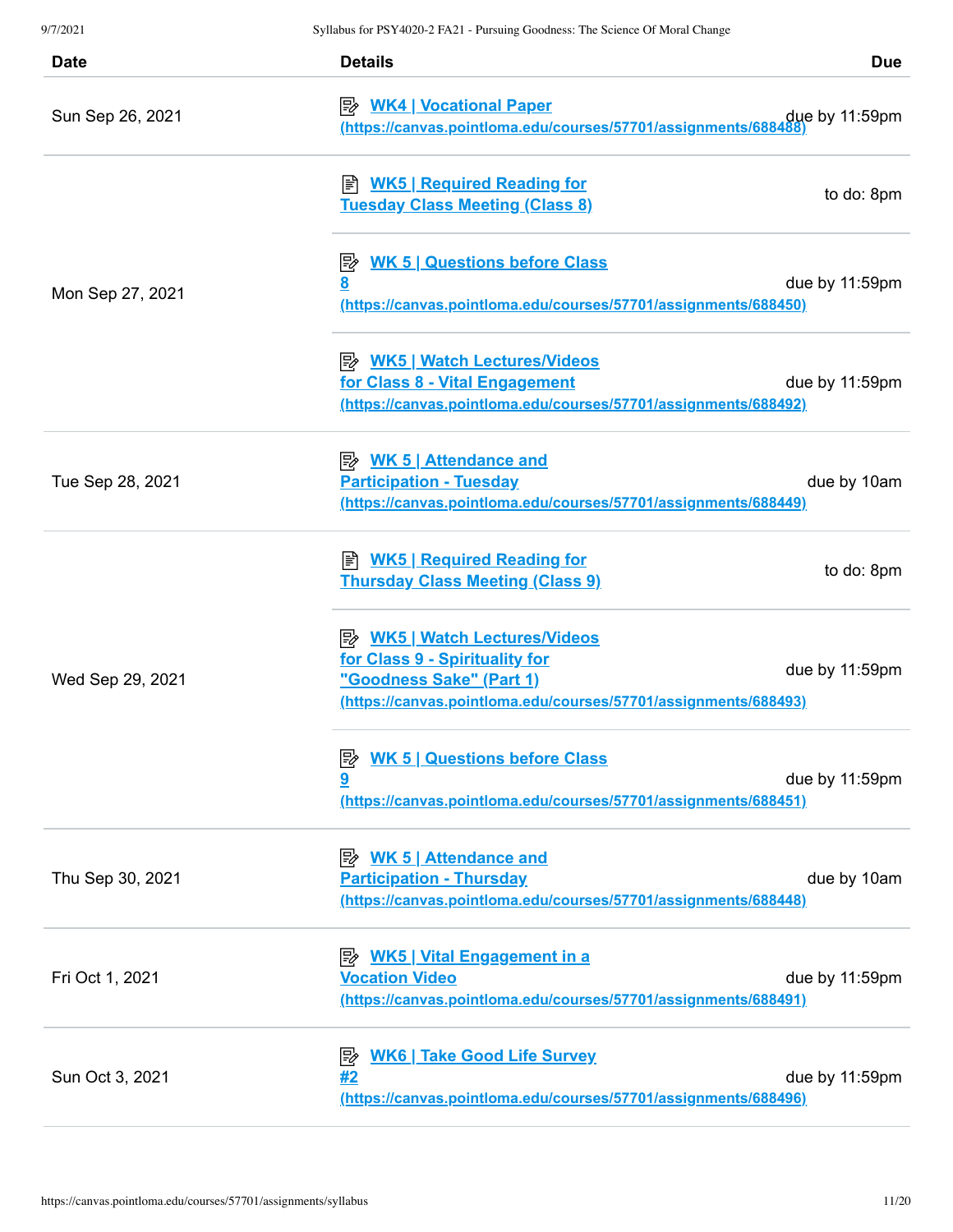| Date             | <b>Details</b>                                                                                                                                                          | <b>Due</b>     |
|------------------|-------------------------------------------------------------------------------------------------------------------------------------------------------------------------|----------------|
| Mon Oct 4, 2021  | <b>E</b> WK6   Required Reading for<br><b>Tuesday Class Meeting (Class 10)</b>                                                                                          | to do: 8pm     |
|                  | for Class 10 - Spirituality for<br>"Goodness Sake" (Part 2)<br>(https://canvas.pointloma.edu/courses/57701/assignments/688456)                                          | due by 11:59pm |
|                  | due by 11:59pm (https://canvas.pointloma.edu/courses/57701/assignments/688495)                                                                                          |                |
|                  | <b>B</b> WK 6   Questions before Class<br>10<br>(https://canvas.pointloma.edu/courses/57701/assignments/688454)                                                         | due by 11:59pm |
| Tue Oct 5, 2021  | <u> <i>WK</i> 6   Attendance and</u><br><b>Participation - Tuesday</b><br>(https://canvas.pointloma.edu/courses/57701/assignments/688453)                               | due by 10am    |
| Wed Oct 6, 2021  | <b>E</b> WK6   Required Reading for<br><b>Thursday Class Meeting (Class 11)</b>                                                                                         | to do: 8pm     |
|                  | <b>B</b> WK6   Watch Lectures/Videos<br>for Class 11 - Changing for Good -<br><b>The Giving Tree</b><br>(https://canvas.pointloma.edu/courses/57701/assignments/688497) | due by 11:59pm |
|                  | <b>WK 6   Questions before Class</b><br><u>11</u><br>(https://canvas.pointloma.edu/courses/57701/assignments/688455)                                                    | due by 11:59pm |
| Thu Oct 7, 2021  | <b>Participation - Thursday</b><br>(https://canvas.pointloma.edu/courses/57701/assignments/688452)                                                                      | due by 10am    |
| Sun Oct 10, 2021 | due by 11:59pm<br>https://canvas.pointloma.edu/courses/57701/assignments/688494)                                                                                        |                |
| Mon Oct 11, 2021 | <b>WK7   Required Reading for</b><br><b>Tuesday Class Meeting (Class 12)</b>                                                                                            | to do: 8pm     |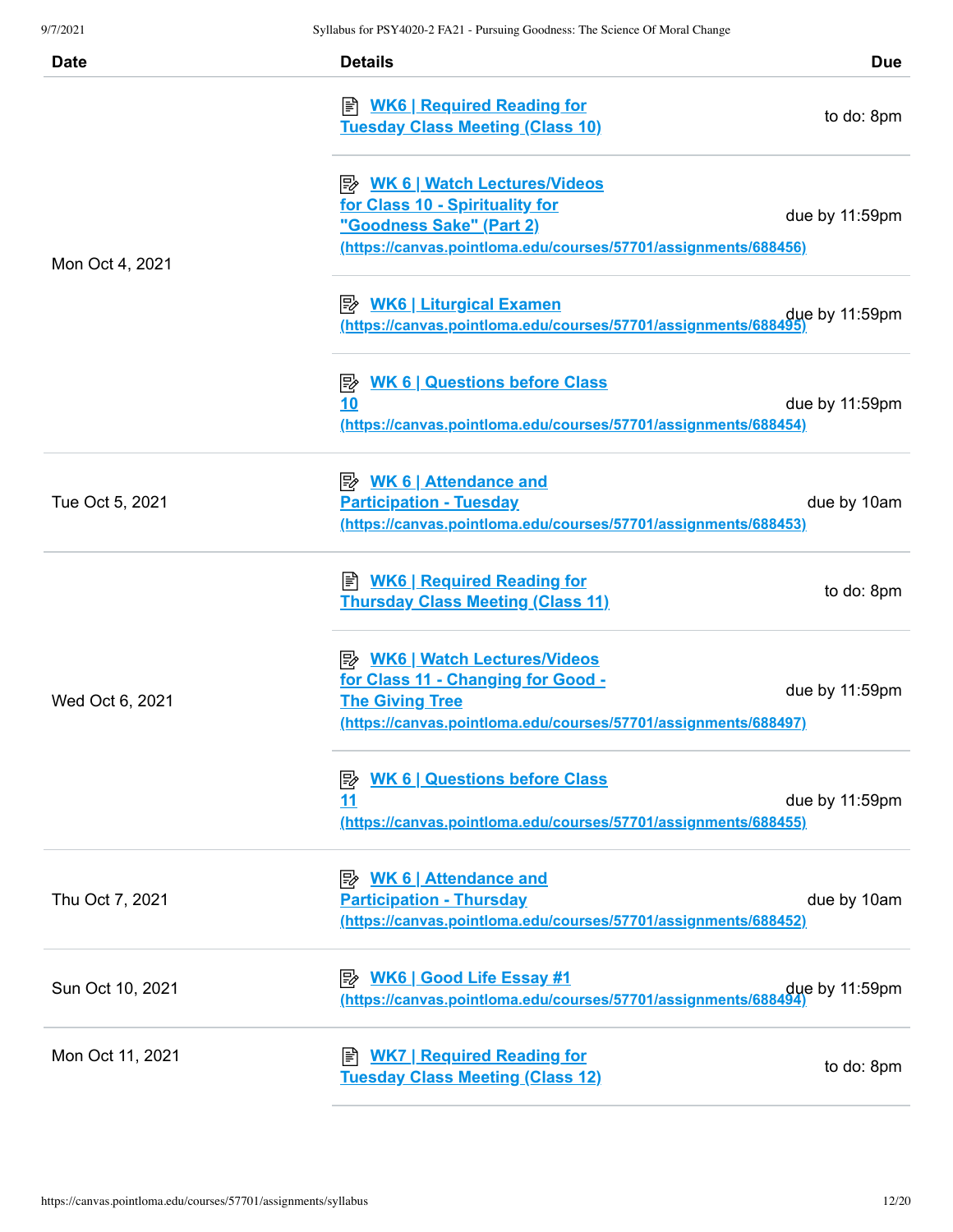| <b>Date</b>      | <b>Details</b>                                                                                                                                                                                                        | <b>Due</b>     |
|------------------|-----------------------------------------------------------------------------------------------------------------------------------------------------------------------------------------------------------------------|----------------|
|                  | <b>E</b> <u>WK7   Listen to: The True Hard</u><br><b>Work of Love (Class 12)</b><br>(https://canvas.pointloma.edu/courses/57701/assignments/688499)                                                                   | due by 11:59pm |
|                  | <b>B</b> WK7   Watch Lectures/Videos<br>for Class 12 - Love as a Capacity<br>for Mature Giving - Fromm's Virtue<br><b>Model of Generative Care</b><br>(https://canvas.pointloma.edu/courses/57701/assignments/688500) | due by 11:59pm |
|                  | <b>WK 7   Questions before Class</b><br>零<br>12<br>(https://canvas.pointloma.edu/courses/57701/assignments/688459)                                                                                                    | due by 11:59pm |
| Tue Oct 12, 2021 | <b>Participation - Tuesday</b><br><u>(https://canvas.pointloma.edu/courses/57701/assignments/688458)</u>                                                                                                              | due by 10am    |
|                  | ■ WK7   Required Reading for<br><b>Thursday Class Meeting (Class 13)</b>                                                                                                                                              | to do: 8pm     |
| Wed Oct 13, 2021 | <b>B</b> <u>WK7   Watch Lectures/Videos</u><br>for Class 13 - Virtues and the<br><b>Michelangelo Project</b><br>(https://canvas.pointloma.edu/courses/57701/assignments/688501)                                       | due by 11:59pm |
|                  | <b>B</b> WK 7   Questions before Class<br><u>13</u><br>(https://canvas.pointloma.edu/courses/57701/assignments/688460)                                                                                                | due by 11:59pm |
| Thu Oct 14, 2021 | <b>WK 7   Attendance and</b><br>影<br><b>Participation - Thursday</b><br>(https://canvas.pointloma.edu/courses/57701/assignments/688457)                                                                               | due by 10am    |
| Sun Oct 17, 2021 | due by 11:59pm .<br>https://canvas.pointloma.edu/courses/57701/assignments/688498)                                                                                                                                    |                |
| Tue Oct 19, 2021 | <b>Senior ETS Exam (for</b><br>翩<br><b>Psychology Majors)</b><br>(https://canvas.pointloma.edu/calendar?<br>event_id=107409&include_contexts=course_57701)                                                            | 12am           |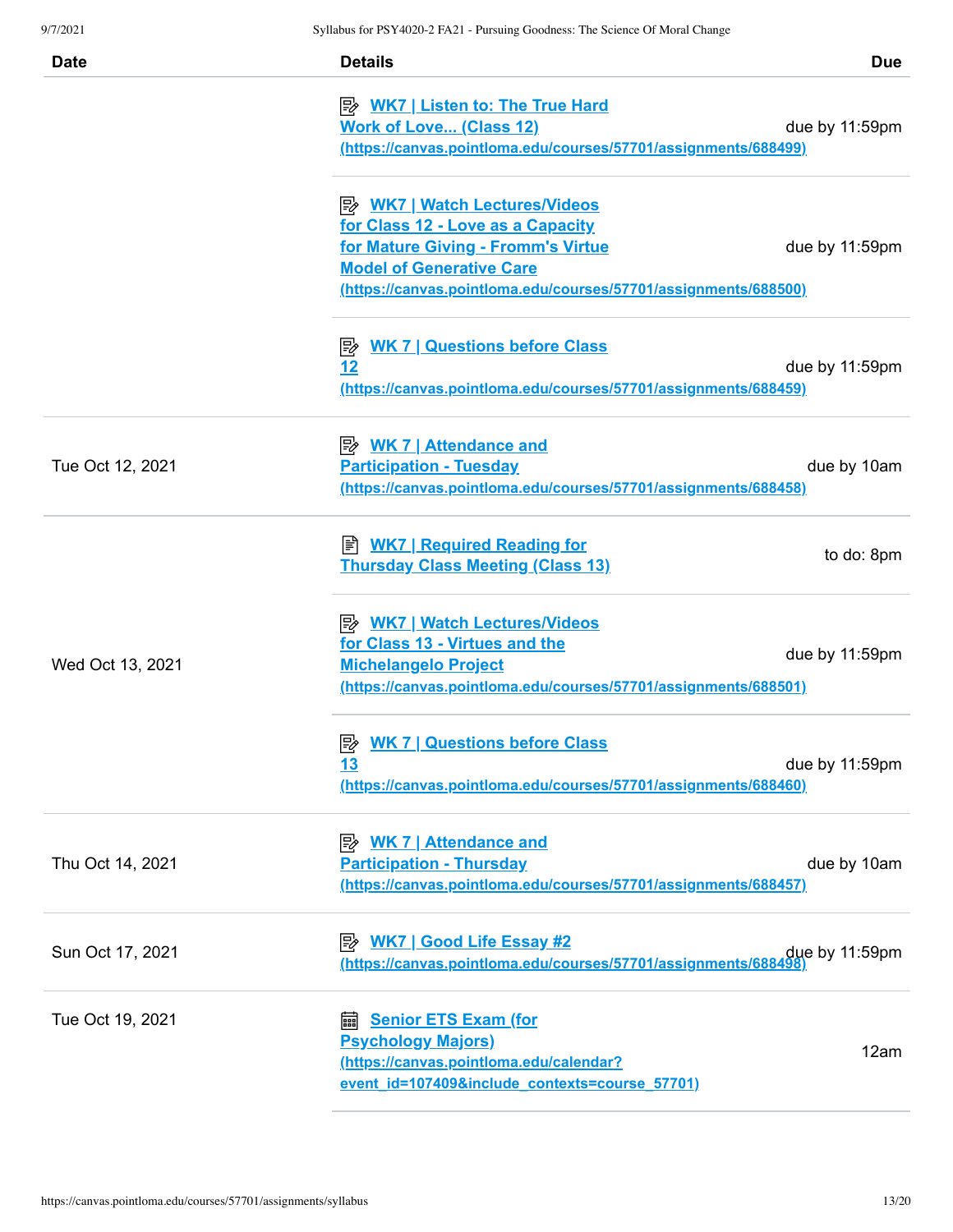| <b>Date</b>      | <b>Details</b>                                                                                                                                                                       | <b>Due</b>     |
|------------------|--------------------------------------------------------------------------------------------------------------------------------------------------------------------------------------|----------------|
|                  | <u>≫ WK 8   Attendance and</u><br><b>Participation - Tuesday</b><br>(https://canvas.pointloma.edu/courses/57701/assignments/688462)                                                  | due by 10am    |
|                  | ■ <b>WK8   Required Reading for</b><br><b>Thursday Class Meeting (Class 14)</b>                                                                                                      | to do: 8pm     |
| Wed Oct 20, 2021 | <u>  WK8   Watch Lectures/Videos</u><br>for Class 14 - Triune Ethics Theory<br>and the Virtues of Generative Care<br>(https://canvas.pointloma.edu/courses/57701/assignments/688503) | due by 11:59pm |
|                  | <b>WK 8   Questions before Class</b><br>零<br>14<br>(https://canvas.pointloma.edu/courses/57701/assignments/688463)                                                                   | due by 11:59pm |
| Thu Oct 21, 2021 | <u> <i>WK</i> 8   Attendance and</u><br><b>Participation - Thursday</b><br>(https://canvas.pointloma.edu/courses/57701/assignments/688461)                                           | due by 10am    |
|                  | ■ <b>WK9   Required Reading for</b><br><b>Tuesday Class Meeting (Class 16)</b>                                                                                                       | to do: 8pm     |
| Sun Oct 24, 2021 | <b>B</b> WK9 Watch Lectures/Videos<br>on Class 16 - The Shadow<br>(https://canvas.pointloma.edu/courses/57701/assignments/688506)                                                    | due by 11:59pm |
|                  | <b>WK 9   Questions before Class</b><br> 診<br><u>16</u><br>(https://canvas.pointloma.edu/courses/57701/assignments/688467)                                                           | due by 11:59pm |
| Mon Oct 25, 2021 | <b>WK8   Required Reading for</b><br>訚<br><b>Tuesday Class Meeting (Class 15)</b>                                                                                                    | to do: 8pm     |
|                  | <b>Homework (Class 15)</b><br>(https://canvas.pointloma.edu/courses/57701/assignments/688502)                                                                                        | due by 11:59pm |
|                  | <b>B</b> WK8   Watch Lectures/Videos<br>for Class 15 - Self-Compassion<br>(https://canvas.pointloma.edu/courses/57701/assignments/688504)                                            | due by 11:59pm |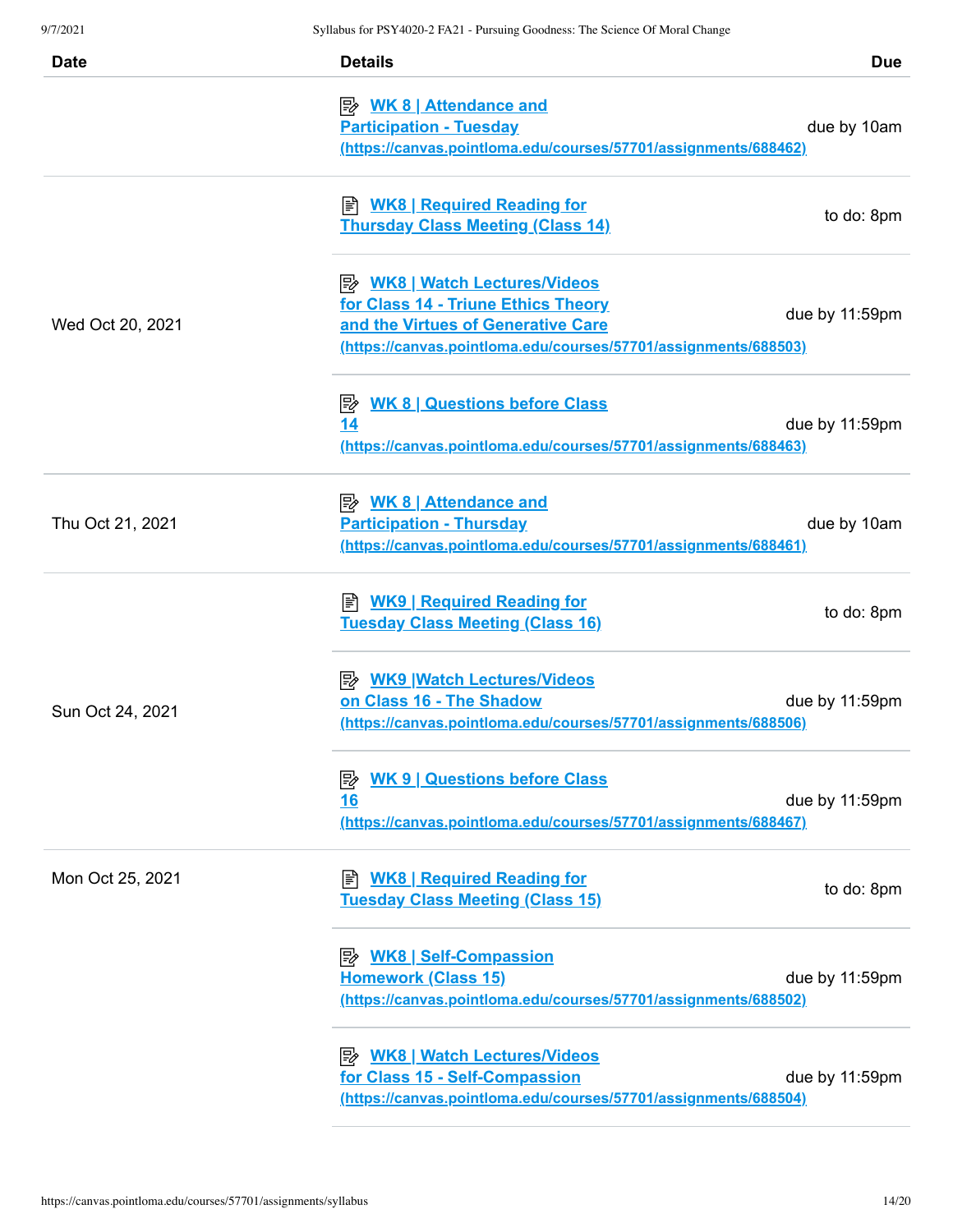| <b>Date</b>      | <b>Details</b>                                                                                                                                                                                              | <b>Due</b>     |
|------------------|-------------------------------------------------------------------------------------------------------------------------------------------------------------------------------------------------------------|----------------|
|                  | <b>WK 8   Questions before Class</b><br>彫<br>15<br>(https://canvas.pointloma.edu/courses/57701/assignments/688464)                                                                                          | due by 11:59pm |
| Tue Oct 26, 2021 | <b>Participation - Tuesday</b><br>(https://canvas.pointloma.edu/courses/57701/assignments/688466)                                                                                                           | due by 10am    |
|                  | ≢ <u>WK9   Required Reading for</u><br><b>Thursday Class Meeting (Class 17)</b>                                                                                                                             | to do: 8pm     |
|                  | ≢ <u>Wk9   Required Reading For</u><br><b>Thursday Class Meeting Class 17</b>                                                                                                                               | to do: 8pm     |
| Wed Oct 27, 2021 | <b>B</b> WK9 Watch Lectures/Videos<br>on Class 17 - Mindfulness<br>(https://canvas.pointloma.edu/courses/57701/assignments/688507)                                                                          | due by 11:59pm |
|                  | <b>E</b> WK 9   Questions before Class<br>17<br>(https://canvas.pointloma.edu/courses/57701/assignments/688468)                                                                                             | due by 11:59pm |
| Thu Oct 28, 2021 | <b>Participation - Thursday</b><br>(https://canvas.pointloma.edu/courses/57701/assignments/688465)                                                                                                          | due by 10am    |
|                  | B WK10   Required Reading for<br><b>Tuesday Class Meeting (Class 18)</b>                                                                                                                                    | to do: 8pm     |
| Sun Oct 31, 2021 | <u>WK9   Listen to the Sermon</u><br>"The Ruthless Elimination of<br><b>Hurry" and Respond Using Siegel,</b><br><b>Nouwen, and Smith</b><br>(https://canvas.pointloma.edu/courses/57701/assignments/688505) | due by 11:59pm |
| Mon Nov 1, 2021  | <u>WK10   Watch Lectures / Videos</u><br>on Class 18 - Mindfulness,<br><b>Empathy, and Compassion</b><br>(https://canvas.pointloma.edu/courses/57701/assignments/688471)                                    | due by 11:59pm |
|                  | <b>Class 18</b><br>(https://canvas.pointloma.edu/courses/57701/assignments/688416)                                                                                                                          | due by 11:59pm |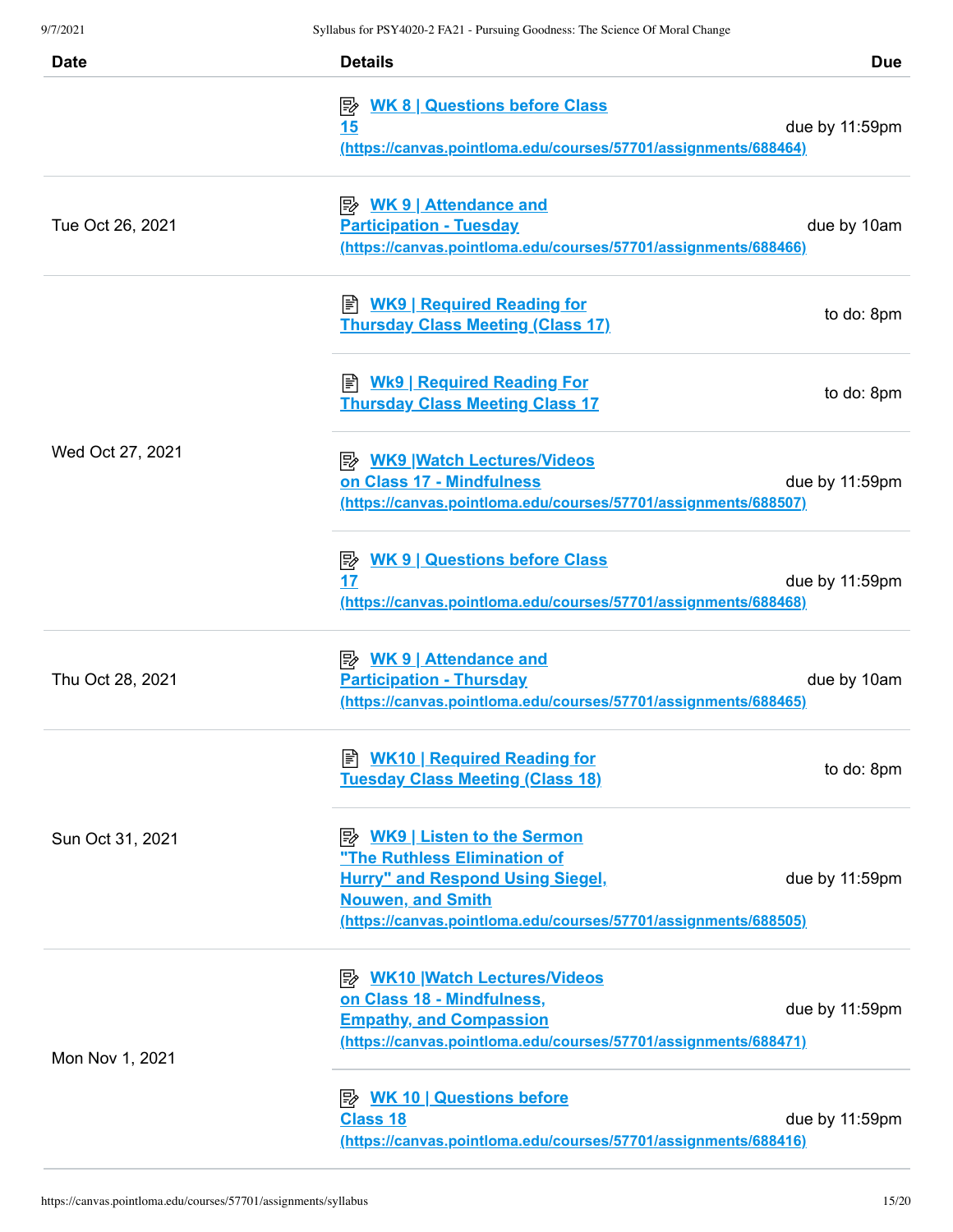| Date             | <b>Details</b>                                                                                                                              | <b>Due</b>     |
|------------------|---------------------------------------------------------------------------------------------------------------------------------------------|----------------|
| Tue Nov 2, 2021  | <u> <i>WK</i> 10   Attendance and</u><br><b>Participation - Tuesday</b><br>(https://canvas.pointloma.edu/courses/57701/assignments/688415)  | due by 10am    |
|                  | P <u>ACAT Psychology Senior</u><br><b>Exam (Extra Credit!)</b><br>(https://canvas.pointloma.edu/courses/57701/assignments/688408)           | due by 10am    |
| Thu Nov 4, 2021  | <u> <i>WK</i> 10   Attendance and</u><br><b>Participation - Thursday</b><br>(https://canvas.pointloma.edu/courses/57701/assignments/688414) | due by 10am    |
| Sun Nov 7, 2021  | <b>WK11 Take Good Life Survey</b><br>零<br>#3<br>(https://canvas.pointloma.edu/courses/57701/assignments/688474)                             | due by 11:59pm |
|                  | <mark>  YK11   Required Reading for</mark><br><b>Tuesday Class Meeting (Class 19)</b>                                                       | to do: 8pm     |
| Mon Nov 8, 2021  | <b>B</b> WK 11   Questions before<br><b>Class 19</b><br>(https://canvas.pointloma.edu/courses/57701/assignments/688419)                     | due by 11:59pm |
|                  | <b>B</b> WK11   Watch Lectures/Videos<br>on Class 19 - Empathy<br>(https://canvas.pointloma.edu/courses/57701/assignments/688472)           | due by 11:59pm |
| Tue Nov 9, 2021  | <b>Attendance and</b><br><b>Participation - Tuesday</b><br>(https://canvas.pointloma.edu/courses/57701/assignments/688418)                  | due by 10am    |
| Wed Nov 10, 2021 | <b>E</b> WK11   Required Reading for<br><b>Thursday Class Meeting (Class 20)</b>                                                            | to do: 8pm     |
|                  | <b>B</b> WK11   Watch Lectures/Videos<br>on Class 20 - Compasssion<br>(https://canvas.pointloma.edu/courses/57701/assignments/688473)       | due by 11:59pm |
|                  | <b>Class 20</b><br>(https://canvas.pointloma.edu/courses/57701/assignments/688420)                                                          | due by 11:59pm |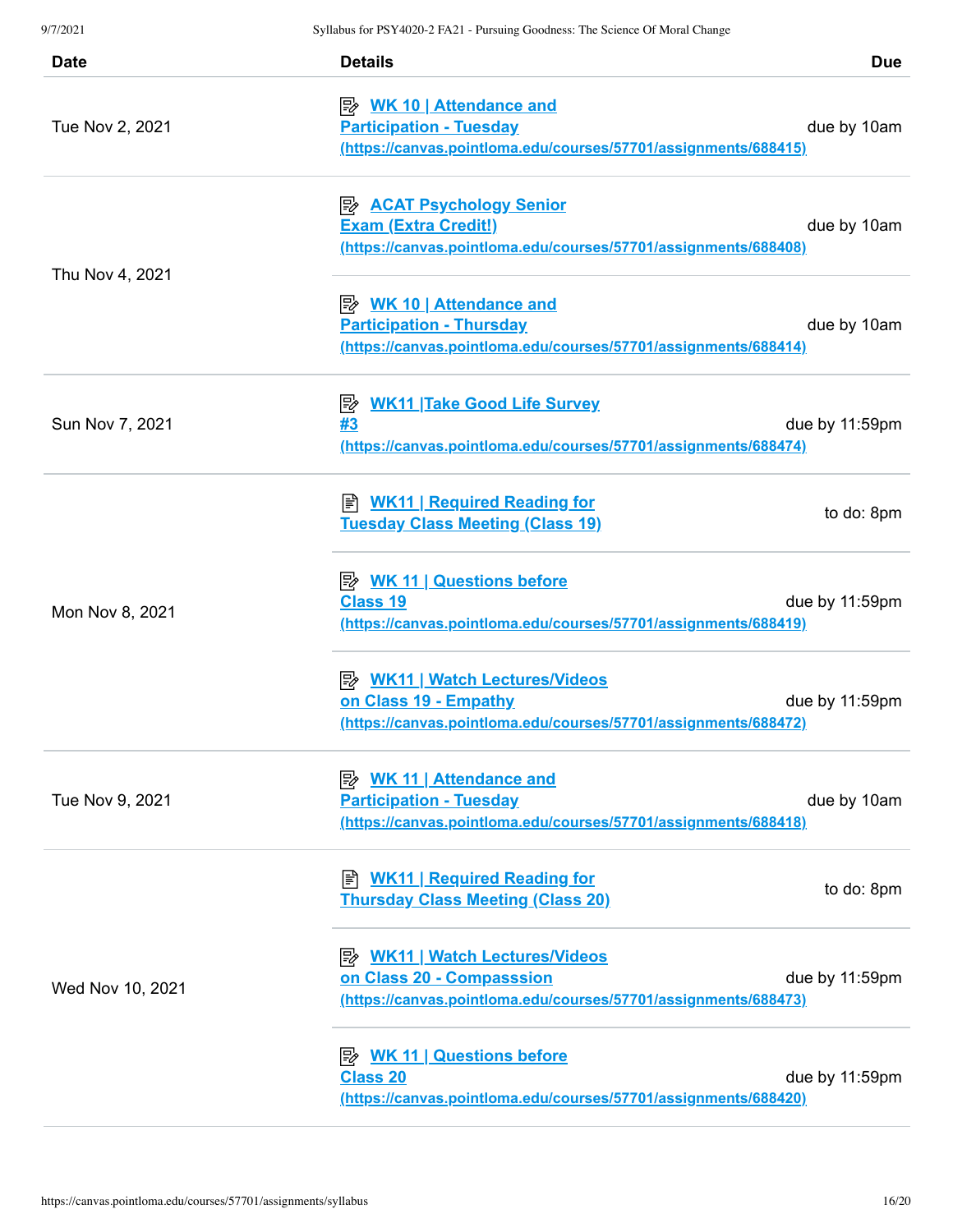| <b>Date</b>      | <b>Details</b>                                                                                                                                                     | <b>Due</b>     |
|------------------|--------------------------------------------------------------------------------------------------------------------------------------------------------------------|----------------|
| Thu Nov 11, 2021 | <b>Participation - Thursday</b><br>(https://canvas.pointloma.edu/courses/57701/assignments/688417)                                                                 | due by 10am    |
|                  | <u>WK12   Required Reading for</u><br><b>Tuesday Class Meeting (Class 21)</b>                                                                                      | to do: 8pm     |
| Mon Nov 15, 2021 | <b>A. WK 12   Questions before</b><br><b>Class 21</b><br>(https://canvas.pointloma.edu/courses/57701/assignments/688423)                                           | due by 11:59pm |
|                  | <b>B</b> WK12   Watch Lectures/Videos<br>on Class 21 - Developing Trust<br>(https://canvas.pointloma.edu/courses/57701/assignments/688476)                         | due by 11:59pm |
| Tue Nov 16, 2021 | <b>Participation - Tuesday</b><br>(https://canvas.pointloma.edu/courses/57701/assignments/688422)                                                                  | due by 10am    |
|                  | ■ WK12   Required Reading for<br><b>Thursday Class Meeting (Class 22)</b>                                                                                          | to do: 8pm     |
|                  | <b>Write a Response (Class 22)</b><br>(https://canvas.pointloma.edu/courses/57701/assignments/688475)                                                              | due by 11:59pm |
| Wed Nov 17, 2021 | <b>B</b> WK12   Watch Lectures/Videos<br>on Class 22 - How we Learn to<br><b>Trust/Mistrust</b><br>(https://canvas.pointloma.edu/courses/57701/assignments/688477) | due by 11:59pm |
|                  | <b>Class 22</b><br>(https://canvas.pointloma.edu/courses/57701/assignments/688424)                                                                                 | due by 11:59pm |
| Thu Nov 18, 2021 | <b>Participation - Thursday</b><br>(https://canvas.pointloma.edu/courses/57701/assignments/688421)                                                                 | due by 10am    |
| Mon Nov 22, 2021 | <b>html</b> WK13   Required Reading for<br><b>Tuesday Class Meeting (Class 23)</b>                                                                                 | to do: 8pm     |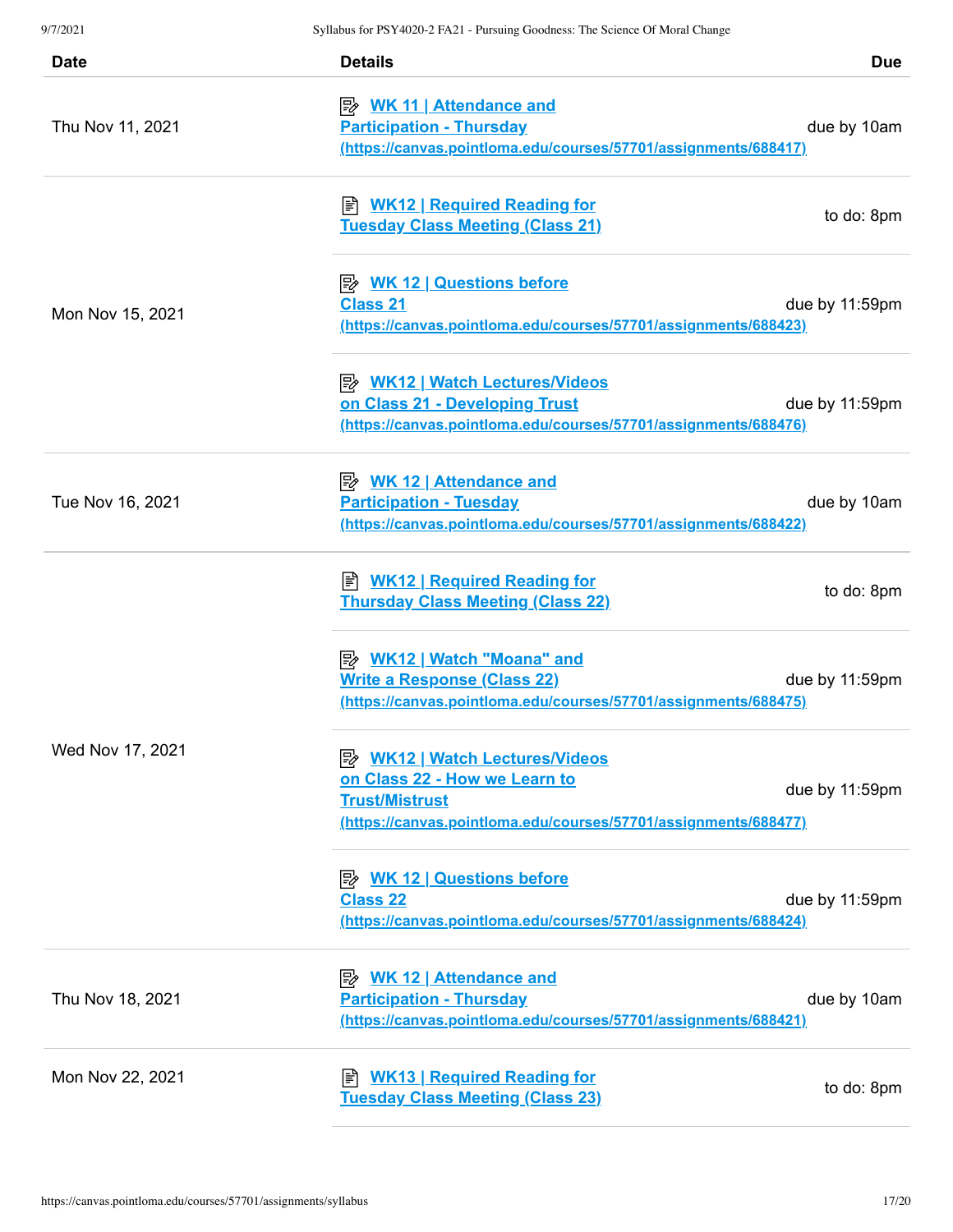| <b>Date</b>      | <b>Details</b>                                                                                                                                  | <b>Due</b>     |
|------------------|-------------------------------------------------------------------------------------------------------------------------------------------------|----------------|
|                  | <b>B</b> WK 13   Questions before<br><b>Class 23</b><br>(https://canvas.pointloma.edu/courses/57701/assignments/688426)                         | due by 11:59pm |
|                  | P WK13   Watch Lectures/Videos<br>on Class 23 - Gratitude<br>(https://canvas.pointloma.edu/courses/57701/assignments/688478)                    | due by 11:59pm |
| Tue Nov 23, 2021 | <u> <i>WK</i> 13   Attendance and</u><br><b>Participation - Tuesday</b><br>(https://canvas.pointloma.edu/courses/57701/assignments/688425)      | due by 10am    |
|                  | ≢ <u>WK14   Required Reading for</u><br><b>Tuesday Class Meeting (Class 24)</b>                                                                 | to do: 8pm     |
| Mon Nov 29, 2021 | <b>B</b> WK 14   Questions before<br><b>Class 24</b><br>(https://canvas.pointloma.edu/courses/57701/assignments/688429)                         | due by 11:59pm |
|                  | <b>B</b> WK14   Watch Lectures/Videos<br>on Class 24 - Cultivating Gratitude<br>(https://canvas.pointloma.edu/courses/57701/assignments/688479) | due by 11:59pm |
| Tue Nov 30, 2021 | <u> <i>WK</i> 14   Attendance and</u><br><b>Participation - Tuesday</b><br>(https://canvas.pointloma.edu/courses/57701/assignments/688428)      | due by 10am    |
|                  | E WK14   Required Reading for<br><b>Thursday Class Meeting (Class 25)</b>                                                                       | to do: 8pm     |
| Wed Dec 1, 2021  | <b>B</b> WK 14   Questions before<br><b>Class 25</b><br>(https://canvas.pointloma.edu/courses/57701/assignments/688430)                         | due by 11:59pm |
|                  | on Class 25 - Forgiveness<br>(https://canvas.pointloma.edu/courses/57701/assignments/688480)                                                    | due by 11:59pm |
| Thu Dec 2, 2021  | <b>Participation - Thursday</b><br>(https://canvas.pointloma.edu/courses/57701/assignments/688427)                                              | due by 10am    |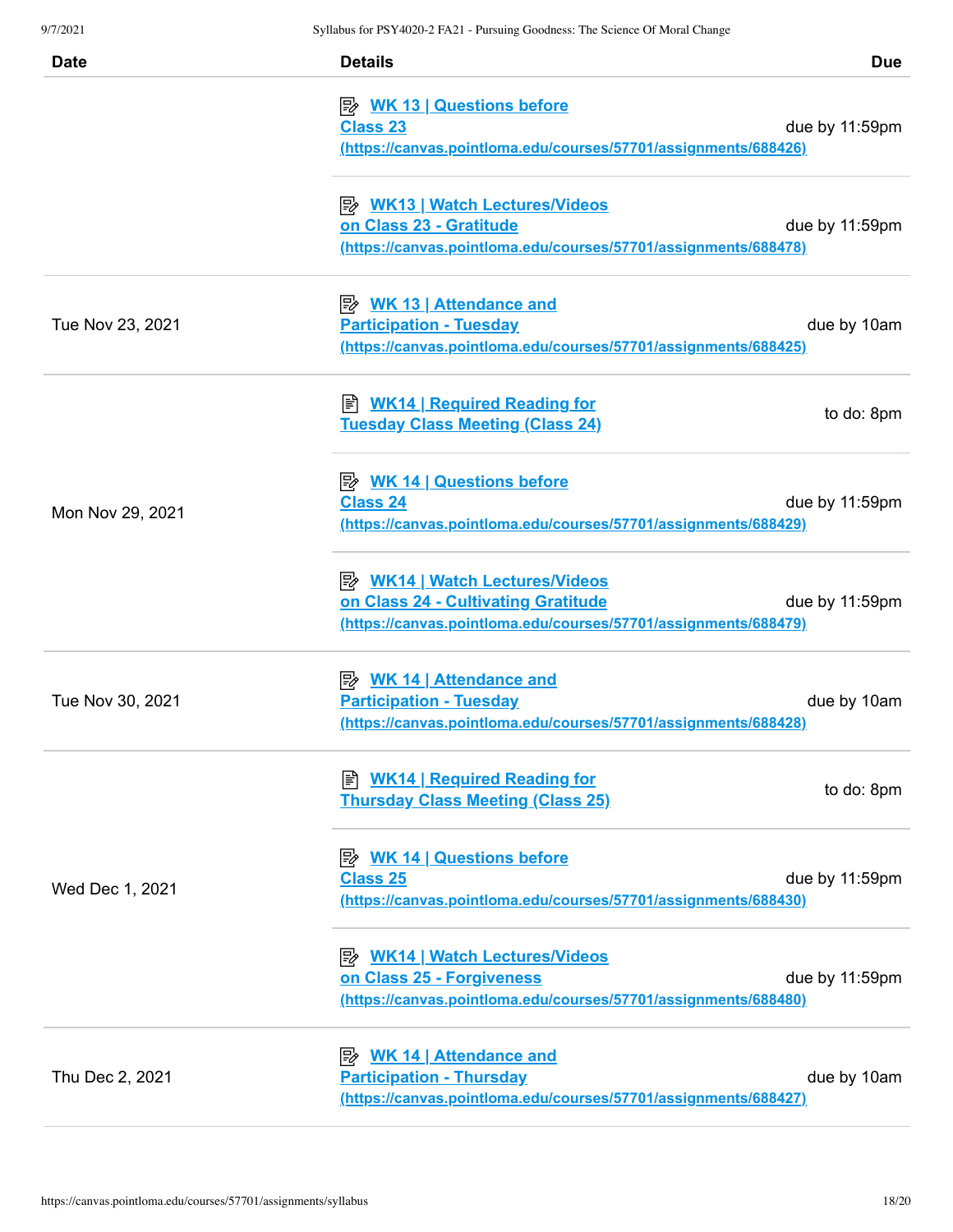| <b>Date</b>      | <b>Details</b>                                                                                                                                                     | <b>Due</b>     |
|------------------|--------------------------------------------------------------------------------------------------------------------------------------------------------------------|----------------|
| Sun Dec 5, 2021  | <b>B</b> Take Good Life Survey #4<br>(https://canvas.pointloma.edu/courses/57701/assignments/688411                                                                | due by 11:59pm |
| Mon Dec 6, 2021  | B WK15   Required Reading for<br><b>Tuesday Class Meeting (Class 26)</b>                                                                                           | to do: 8pm     |
|                  | <b>Class 26</b><br>(https://canvas.pointloma.edu/courses/57701/assignments/688432)                                                                                 | due by 11:59pm |
|                  | <b>B</b> WK15   Watch Lectures/Videos<br>on Class 26 - The Three Neural<br><b>Faces of Love</b><br>(https://canvas.pointloma.edu/courses/57701/assignments/688481) | due by 11:59pm |
| Wed Dec 8, 2021  | E WK15   Required Reading for<br><b>Thursday Class Meeting (Class 27)</b>                                                                                          | to do: 8pm     |
|                  | <b>Class 27</b><br>(https://canvas.pointloma.edu/courses/57701/assignments/688433)                                                                                 | due by 11:59pm |
|                  | <b>B</b> WK15   Watch Lectures/Videos<br>on Class 27 - Course Conclusion<br>(https://canvas.pointloma.edu/courses/57701/assignments/688482)                        | due by 11:59pm |
| Thu Dec 9, 2021  | <u> <i>WK</i> 15   Attendance and</u><br><b>Participation - Thursday</b><br><u>(https://canvas.pointloma.edu/courses/57701/assignments/688431)</u>                 | due by 10am    |
| Thu Dec 16, 2021 | <b>Final Exam</b><br>⊯<br>due by 1:30pm (https://canvas.pointloma.edu/courses/57701/assignments/688407)                                                            |                |
|                  | ■ WK15   Final Exam Description                                                                                                                                    | to do: 1:30pm  |
|                  | <b>Extra Credit - Fuller Integration</b><br>影<br><b>Symposium</b><br>(https://canvas.pointloma.edu/courses/57701/assignments/688409)                               |                |
|                  | <b>Lecture and Reading</b><br><b>Responses</b><br>(https://canvas.pointloma.edu/courses/57701/assignments/688410)                                                  |                |